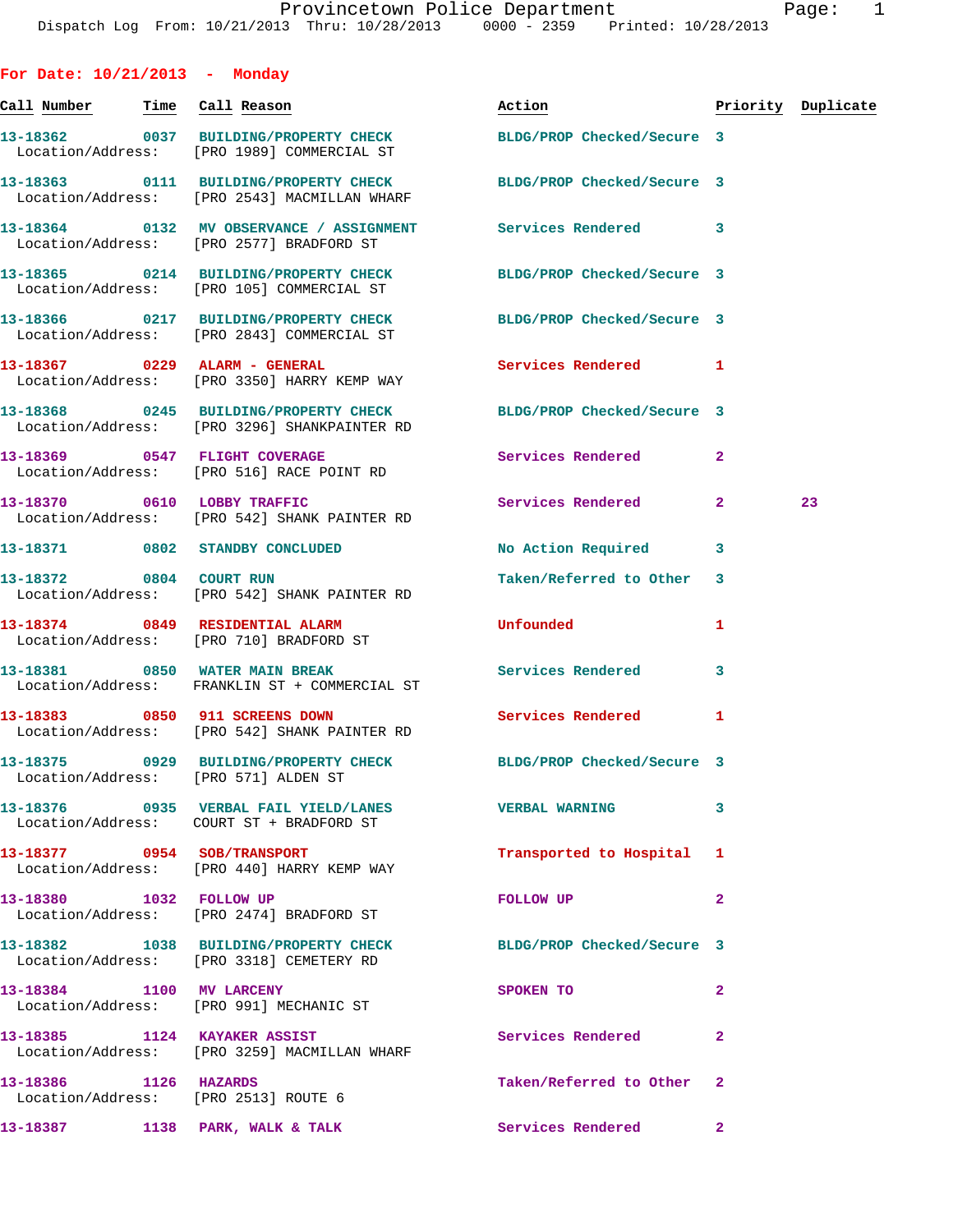|                                  | Provincetown Police Department<br>Dispatch Log From: 10/21/2013 Thru: 10/28/2013 0000 - 2359 Printed: 10/28/2013 |                            | -2<br>Page:    |
|----------------------------------|------------------------------------------------------------------------------------------------------------------|----------------------------|----------------|
|                                  | Location/Address: [PRO 105] COMMERCIAL ST                                                                        |                            |                |
|                                  | 13-18388 1349 DISORDERLY<br>Location/Address: [PRO 196] COMMERCIAL ST                                            | Unfounded                  | $\overline{2}$ |
|                                  | 13-18389 1454 DOG TIED TO TREE<br>Location/Address: [PRO 3609] COMMERCIAL ST                                     | Services Rendered          | $\mathbf{2}$   |
|                                  | 13-18390 1616 LOST IPAD MINI<br>Location/Address: [PRO 1953] COMMERCIAL ST                                       | Services Rendered          | 3              |
|                                  | 13-18392 1644 MV OBSERVANCE / ASSIGNMENT Services Rendered<br>Location/Address: [PRO 391] COMMERCIAL ST          |                            | 3              |
|                                  | 13-18393 1650 MV STOP/VERBAL 90/20 VERBAL WARNING<br>Location/Address: ALLERTON ST + COMMERCIAL ST               |                            | 3              |
|                                  | 13-18394 1805 SERVE WARRANT<br>Location/Address: [PRO 3670] SHANK PAINTER RD                                     | Could Not Locate           | 3              |
|                                  | 13-18395 1853 MEDICAL EMERGENCY Services Rendered<br>Location/Address: [PRO 542] SHANK PAINTER RD                |                            | 1              |
|                                  | 13-18397 1922 SERVE WARRANT<br>Location/Address: [PRO 126] COMMERCIAL ST                                         | Could Not Locate           | 3              |
|                                  | 13-18398 1930 BUILDING/PROPERTY CHECK BLDG/PROP Checked/Secure 3<br>Location/Address: [PRO 99] COMMERCIAL ST     |                            |                |
|                                  | 13-18399 1937 BUILDING/PROPERTY CHECK\ Services Rendered 3<br>Location/Address: [PRO 516] RACE POINT RD          |                            |                |
| 13-18400 1948 LOOSE DOG          | Location/Address: ROUTE 6 + CONWELL ST                                                                           | Could Not Locate           | $\mathbf{2}$   |
| Refer To Arrest: 13-253-AR       | 13-18401 2005 SERVE WARRANT<br>Location/Address: UPPER MILLER HILL RD                                            | Arrest(s) Made             | 3              |
|                                  | 13-18402 2056 BUILDING/PROPERTY CHECK BLDG/PROP Checked/Secure 3<br>Location/Address: [PRO 519] RACE POINT RD    |                            |                |
|                                  | 13-18403 2056 BOAT/HARBORMASTER<br>Location/Address: [PRO 2543] MACMILLAN WHARF                                  | <b>Services Rendered</b>   |                |
| 13-18404 2059 ASSIST CITIZEN     | Location/Address: [PRO 542] SHANK PAINTER RD                                                                     | Services Rendered          | 3              |
| 13-18405 2117 911 GENERAL        | Location/Address: [PRO 3222] ALDEN ST                                                                            | <b>Services Rendered</b>   | 1              |
|                                  | 13-18406 2145 BUILDING/PROPERTY CHECK<br>Location/Address: [PRO 2206] COMMERCIAL ST                              | BLDG/PROP Checked/Secure 3 |                |
|                                  | 13-18407 2213 BUILDING/PROPERTY CHECK<br>Location/Address: [PRO 530] SHANKPAINTER RD                             | BLDG/PROP Checked/Secure 3 |                |
| 13-18408 2218 911 GENERAL        | Location/Address: [PRO 3093] OLD ANN PAGE WAY                                                                    | Unfounded                  | 1              |
|                                  | 13-18409 2330 BUILDING/PROPERTY CHECK<br>Location/Address: [PRO 2483] COMMERCIAL ST                              | BLDG/PROP Checked/Secure 3 |                |
| For Date: $10/22/2013$ - Tuesday |                                                                                                                  |                            |                |
|                                  | 13-18411 0005 BUILDING/PROPERTY CHECK BLDG/PROP Checked/Secure 3<br>Location/Address: [PRO 175] COMMERCIAL ST    |                            |                |
|                                  |                                                                                                                  |                            |                |

**13-18412 0008 BUILDING/PROPERTY CHECK BLDG/PROP Checked/Secure 3** 

Location/Address: [PRO 2543] MACMILLAN WHARF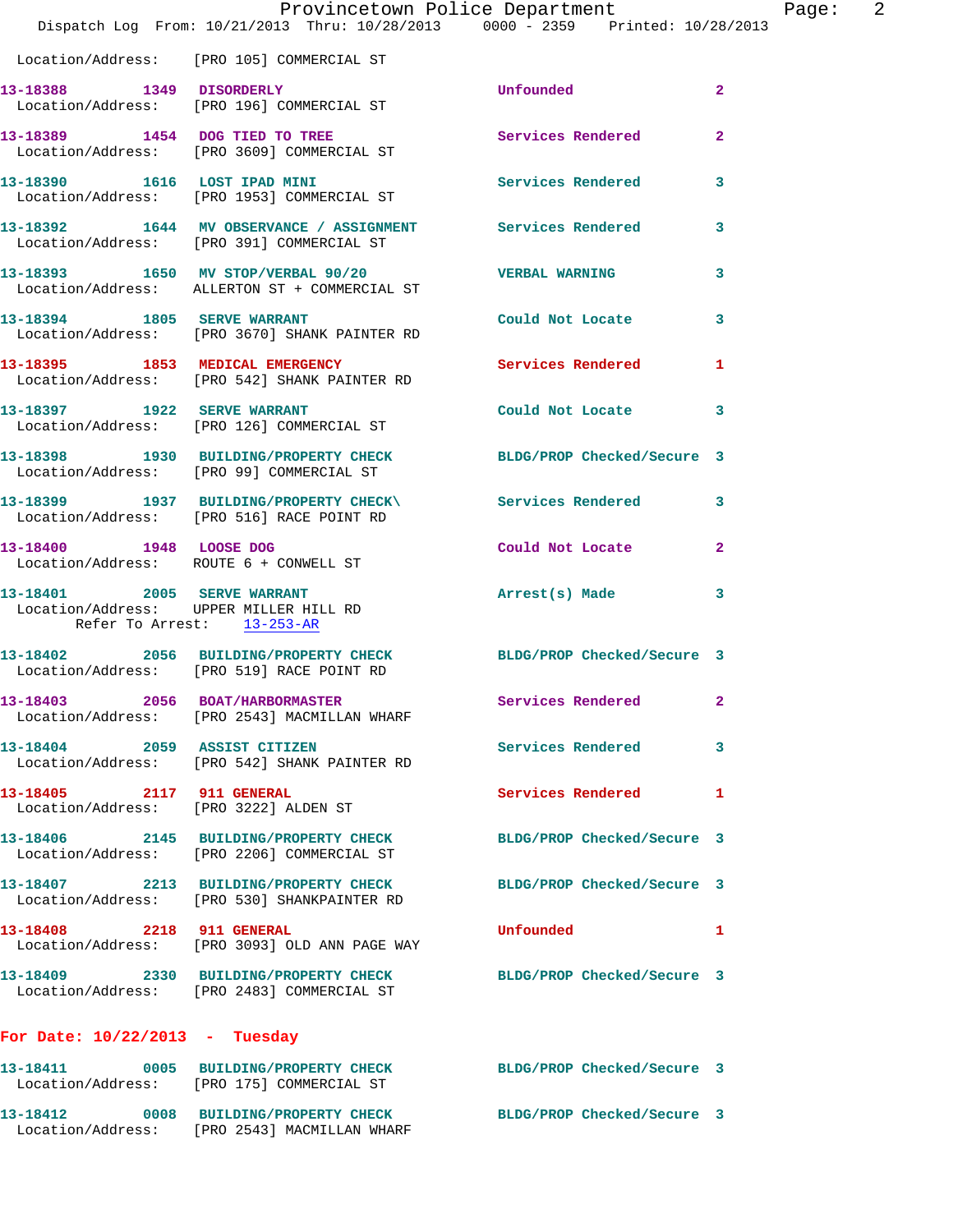|                              | 13-18413 0024 BUILDING/PROPERTY CHECK<br>Location/Address: [PRO 564] BAYBERRY AVE                                | BLDG/PROP Checked/Secure 3 |                    |
|------------------------------|------------------------------------------------------------------------------------------------------------------|----------------------------|--------------------|
|                              | 13-18414 0057 BUILDING/PROPERTY CHECK<br>Location/Address: [PRO 1778] SHANKPAINTER RD                            | BLDG/PROP Checked/Secure 3 |                    |
|                              | 13-18415 0144 BUILDING/PROPERTY CHECK BLDG/PROP Checked/Secure 3<br>Location/Address: [PRO 341] COMMERCIAL ST    |                            |                    |
|                              | 13-18416 0211 BUILDING/PROPERTY CHECK Services Rendered<br>Location/Address: [PRO 521] ROUTE 6                   |                            | 3                  |
|                              | 13-18417 0226 LOBBY TRAFFIC<br>Location/Address: [PRO 542] SHANK PAINTER RD                                      | Services Rendered          | $\mathbf{2}$<br>21 |
| 13-18418 0231 MV STOP        | Location/Address: BRADFORD ST + SHANK PAINTER RD                                                                 | No Action Required 3       |                    |
|                              | 13-18419 0307 MEDICAL EMERGENCY<br>Location/Address: [PRO 1464] COMMERCIAL ST                                    | Transported to Hospital 1  |                    |
|                              | 13-18420 0521 BUILDING/PROPERTY CHECK BLDG/PROP Checked/Secure 3<br>Location/Address: [PRO 2206] COMMERCIAL ST   |                            |                    |
|                              | 13-18421 0521 MV OBSERVANCE / ASSIGNMENT Services Rendered 3<br>Location/Address: [PRO 106] COMMERCIAL ST        |                            |                    |
| 13-18422 0744 MV STOP        | Location/Address: [PRO 2898] JEROME SMITH RD                                                                     | BLDG/PROP Checked/Secure 3 |                    |
|                              | 13-18423 0746 BUILDING/PROPERTY CHECK BLDG/PROP Checked/Secure 3<br>Location/Address: [PRO 2494] BRADFORD ST     |                            |                    |
|                              | 13-18424 0747 MV OBSERVANCE / ASSIGNMENT Services Rendered<br>Location/Address: HOWLAND ST + BRADFORD ST         |                            | 3                  |
|                              | 13-18425 0747 TRANSPORT TO COURT<br>Location/Address: [PRO 542] SHANK PAINTER RD                                 | <b>Services Rendered</b>   | 3                  |
|                              | 13-18426 0748 MV OBSERVANCE / ASSIGNMENT Services Rendered<br>Location/Address: [PRO 3440] ROUTE 6               |                            | 3                  |
|                              | 13-18427 0806 SERVICE CALL<br>Location/Address: [PRO 512] PRINCE ST                                              | Services Rendered 3        |                    |
| Location/Address: CONWELL ST | 13-18428 0833 TROUBLE BREATHING                                                                                  | Transported to Hospital 1  |                    |
| 13-18429 0848 MV STOP        | Location/Address: HARRY KEMP WAY + OAK DR                                                                        | <b>Vehicle Towed</b>       | 3                  |
|                              | 13-18432 0947 BUILDING/PROPERTY CHECK BLDG/PROP Checked/Secure 3<br>Location/Address: [PRO 2543] MACMILLAN WHARF |                            |                    |
|                              | 13-18433 0956 PARK, WALK & TALK<br>Location/Address: [PRO 3287] ROUTE 6                                          | Services Rendered          | 2                  |
|                              | 13-18434 0958 MEDICAL EMERGENCY/FALL<br>Location/Address: [PRO 1437] TREMONT ST                                  | Transported to Hospital 1  |                    |
|                              | 13-18435 1017 BUILDING/PROPERTY CHECK BLDG/PROP Checked/Secure 3<br>Location/Address: [PRO 571] ALDEN ST         |                            |                    |
|                              | 13-18436 1018 MV OBSERVANCE / ASSIGNMENT Services Rendered<br>Location/Address: BRADFORD ST + HIGH POLE HILL     |                            | 3                  |
|                              | 13-18437 1033 BUILDING/PROPERTY CHECK BLDG/PROP Checked/Secure 3<br>Location/Address: [PRO 2500] COMMERCIAL ST   |                            |                    |
|                              | 13-18438 1034 ASSIST AGENCY / MUTUAL AID Services Rendered                                                       |                            | $\mathbf{3}$       |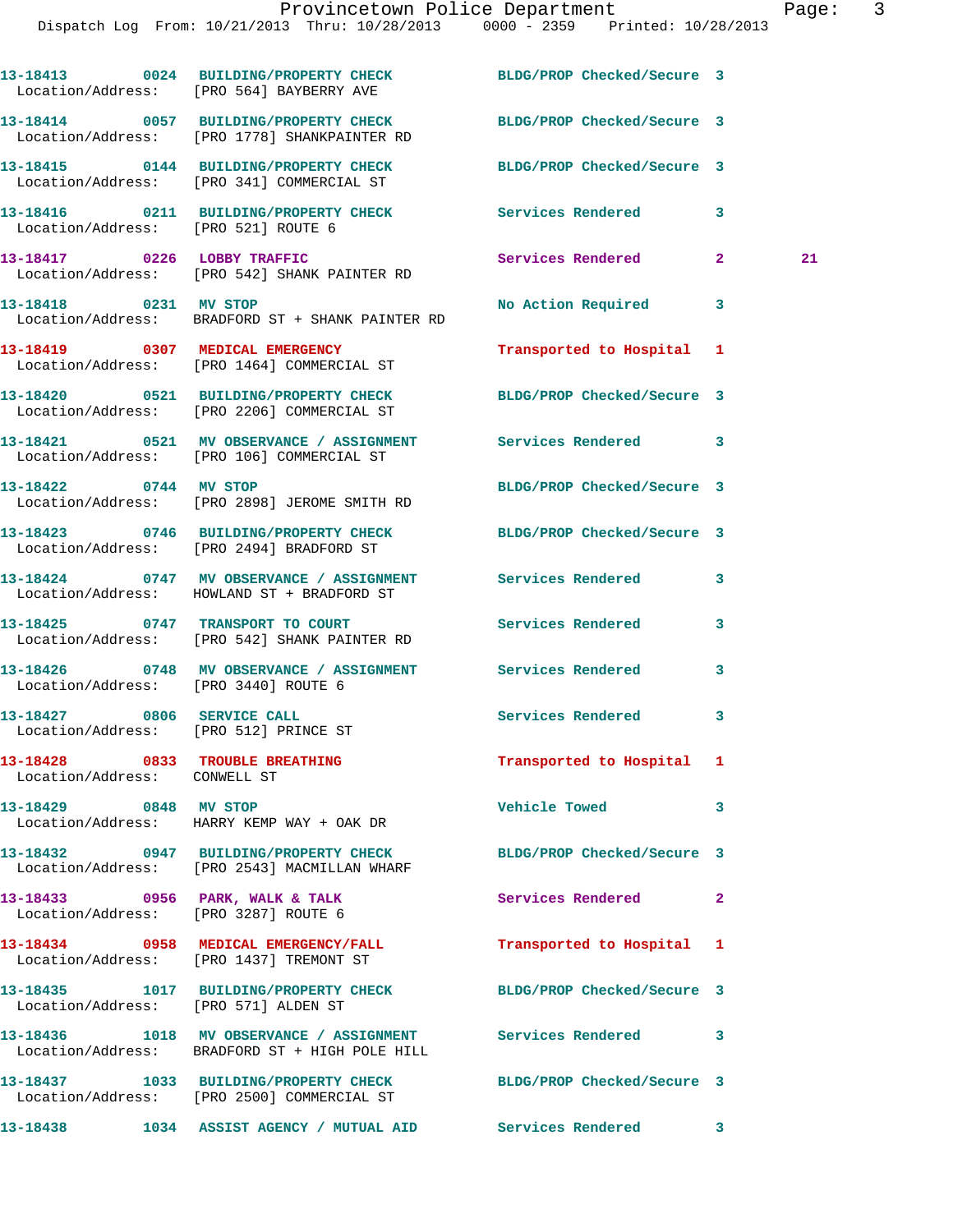|                                                                | Dispatch Log From: 10/21/2013 Thru: 10/28/2013 0000 - 2359 Printed: 10/28/2013                                      | Provincetown Police Department | Page: 4 |
|----------------------------------------------------------------|---------------------------------------------------------------------------------------------------------------------|--------------------------------|---------|
|                                                                | Location/Address: [PRO 2481] TREMONT ST                                                                             |                                |         |
|                                                                | 13-18439 1038 BUILDING/PROPERTY CHECK BLDG/PROP Checked/Secure 3<br>Location/Address: [PRO 3317] CEMETERY RD        |                                |         |
|                                                                | 13-18440 1039 BUILDING/PROPERTY CHECK BLDG/PROP Checked/Secure 3<br>Location/Address: [PRO 3318] CEMETERY RD        |                                |         |
|                                                                | 13-18441 1048 VANDALISM/SIGNAGE WEST END Services Rendered 3<br>Location/Address: [PRO 1207] COMMERCIAL ST          |                                |         |
|                                                                | 13-18442 1059 BUILDING/PROPERTY CHECK BLDG/PROP Checked/Secure 3<br>Location/Address: [PRO 2206] COMMERCIAL ST      |                                |         |
|                                                                | 13-18443   1102   BUILDING/PROPERTY CHECK   BLDG/PROP Checked/Secure   3   Location/Address: [PRO 3163] WINTHROP ST |                                |         |
| Location: ROUTE 6 I/B                                          | 13-18444 1113 MV OBSERVANCE / ASSIGNMENT Services Rendered 3                                                        |                                |         |
|                                                                | 13-18445 1117 PARKING COMPLAINT / GENERAL Services Rendered 3<br>Location/Address: [PRO 3456] RYDER ST EXT          |                                |         |
| 13-18446 1120 MV STOP                                          | Location/Address: [PRO 2818] CONWELL ST                                                                             | VERBAL WARNING 3               |         |
|                                                                | 13-18447 1232 BUILDING/PROPERTY CHECK BLDG/PROP Checked/Secure 3<br>Location/Address: [PRO 3259] MACMILLAN          |                                |         |
|                                                                | 13-18448 1238 PARK, WALK & TALK 6 Services Rendered 2<br>Location: [PRO 3431] LOPES SQUARE                          |                                |         |
|                                                                | 13-18449 1336 MEDICAL EMERGENCY/TEST CALL Services Rendered 1<br>Location/Address: [PRO 542] SHANK PAINTER RD       |                                |         |
|                                                                | 13-18450 1351 TRANSPORT/DRUG RELATED<br>Location/Address: [PRO 440] HARRY KEMP WAY                                  | Transported to Hospital 1      |         |
| 13-18451 1415 COMPLAINT                                        | Location/Address: [PRO 1623] BREWSTER ST                                                                            | Could Not Locate 3             |         |
|                                                                | 13-18452 1518 MV STOP/VERBAL 90/17<br>Location/Address: ROUTE 6 + CONWELL ST                                        | <b>VERBAL WARNING</b>          | 3       |
|                                                                | 13-18453 1519 LARCENY /FORGERY / FRAUD SPOKEN TO<br>Location/Address: [PRO 1219] WILLOW DR                          |                                | 2       |
| 13-18454 1555 TRAFFIC CONTROL<br>Location/Address: CEMETERY RD |                                                                                                                     | Services Rendered 3            |         |
|                                                                | 13-18455 1609 COMPLAINT - STREET PERFORMERS LICENSING VIOLATION 3<br>Location/Address: [PRO 3609] COMMERCIAL ST     |                                |         |
|                                                                | 13-18456 1636 ASSIST AGENCY / MUTUAL AID Services Rendered 3<br>Location/Address: [PRO 542] SHANK PAINTER RD        |                                |         |
|                                                                | 13-18457 1636 MEDICAL EMERGENCY<br>Location/Address: [PRO 442] HARRY KEMP WAY                                       | Transported to Hospital 1      |         |
|                                                                | 13-18458 1714 MV OBSERVANCE / ASSIGNMENT Services Rendered 3<br>Location/Address: [PRO 391] COMMERCIAL ST           |                                |         |
|                                                                | 13-18459 1738 MEDICAL EMERGENCY<br>Location/Address: [PRO 2559] COMMERCIAL ST                                       | Transported to Hospital 1      |         |
|                                                                | 13-18460 1804 MV STOP<br>Location/Address: [PRO 2616] COMMERCIAL ST                                                 | <b>VERBAL WARNING</b>          | 3       |
| 13-18461 1819 MV DISABLED                                      | Location/Address: ROUTE 6 + SNAIL RD                                                                                | Services Rendered 2            |         |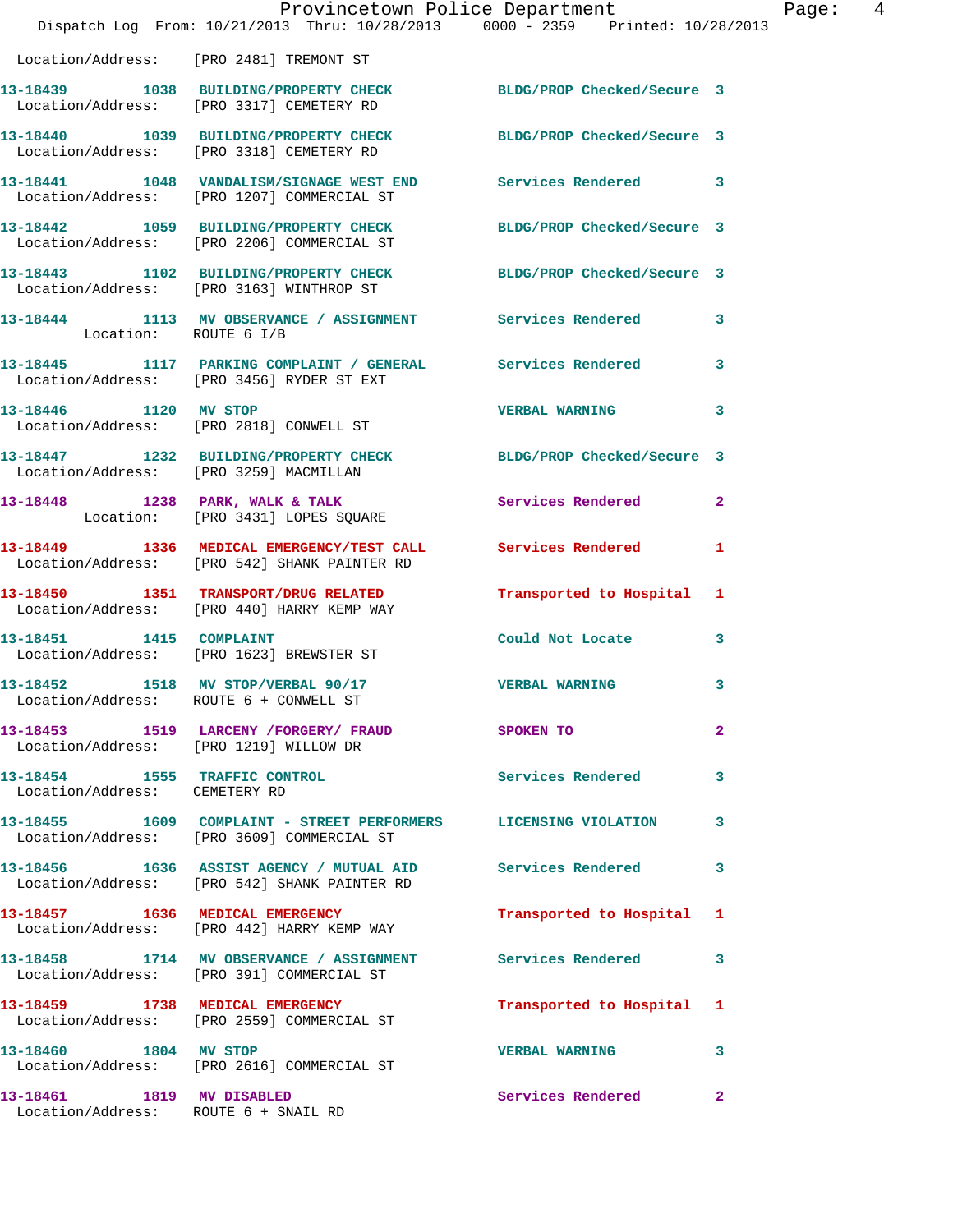|                                       | Provincetown Police Department<br>Dispatch Log From: 10/21/2013 Thru: 10/28/2013 0000 - 2359 Printed: 10/28/2013 |                           | Page: 5        |
|---------------------------------------|------------------------------------------------------------------------------------------------------------------|---------------------------|----------------|
|                                       | 13-18462 1955 BUILDING/PROPERTY CHECK BLDG/PROP Checked/Secure 3<br>Location/Address: [PRO 1638] COMMERCIAL ST   |                           |                |
|                                       | 13-18463 2000 ASSAULT<br>Location/Address: [PRO 3296] SHANK PAINTER RD                                           | Could Not Locate 1        | $\overline{2}$ |
|                                       | 13-18464 2012 LOST THICK GOLD BRACELET Services Rendered 3<br>Location/Address: [PRO 2187] BRADFORD ST           |                           |                |
|                                       | 13-18465 2114 BUILDING/PROPERTY CHECK BLDG/PROP Checked/Secure 3<br>Location/Address: [PRO 530] SHANK PAINTER RD |                           |                |
|                                       | 13-18466 2115 BUILDING/PROPERTY CHECK BLDG/PROP Checked/Secure 3<br>Location/Address: [PRO 519] RACE POINT RD    |                           |                |
|                                       | 13-18467 2212 BUILDING/PROPERTY CHECK BLDG/PROP Checked/Secure 3<br>Location/Address: [PRO 2206] COMMERCIAL ST   |                           |                |
|                                       | 13-18468 2249 MEDICAL EMERGENCY Services Rendered 1<br>Location/Address: [PRO 442] HARRY KEMP WAY                |                           |                |
| Location/Address: [PRO 444] HIGH POLE | 13-18470 2324 BUILDING/PROPERTY CHECK BLDG/PROP Checked/Secure 3                                                 |                           |                |
|                                       | 13-18472 2353 MV OBSERVANCE / ASSIGNMENT No Action Required 3<br>Location/Address: [PRO 2577] BRADFORD ST        |                           |                |
| For Date: $10/23/2013$ - Wednesday    |                                                                                                                  |                           |                |
|                                       | 13-18473 0004 MV STOP<br>Location/Address: CARVER ST + BRADFORD ST                                               | <b>VERBAL WARNING</b>     | $\mathbf{3}$   |
|                                       | 13-18474 0014 BUILDING/PROPERTY CHECK BLDG/PROP Checked/Secure 3<br>Location/Address: [PRO 2206] COMMERCIAL ST   |                           |                |
|                                       | 13-18475 0047 MV STOP<br>Location/Address: BRADFORD ST + FRANKLIN ST                                             | <b>VERBAL WARNING</b>     | 3              |
|                                       | 13-18476  0056 MV OBSERVANCE / ASSIGNMENT Services Rendered<br>Location/Address: BRADFORD ST + STANDISH ST       |                           | $\mathbf{3}$   |
|                                       | Location/Address: [PRO 391] COMMERCIAL ST                                                                        | Services Rendered 3       |                |
| Location/Address: [PRO 3287] ROUTE 6  | 13-18478 0330 BUILDING/PROPERTY CHECK BLDG/PROP Checked/Secure 3                                                 |                           |                |
| Location/Address: AUNT SUKEYS WAY     | 13-18479 0404 DISTURBANCE/MEDICAL                                                                                | Transported to Hospital 1 |                |
|                                       | 13-18480 0421 LOBBY TRAFFIC<br>Location/Address: [PRO 542] SHANK PAINTER RD                                      | Services Rendered 2       | 14             |
|                                       | 13-18481 0514 BUILDING/PROPERTY CHECK BLDG/PROP Checked/Secure 3<br>Location/Address: [PRO 545] SHANK PAINTER RD |                           |                |
|                                       | 13-18482 0514 BUILDING/PROPERTY CHECK Services Rendered 3<br>Location/Address: [PRO 2898] JEROME SMITH RD        |                           |                |
| Location/Address: [PRO 3222] ALDEN ST | 13-18483 0529 MEDICAL EMERGENCY                                                                                  | Transported to Hospital 1 |                |
|                                       | 13-18484 0534 BUILDING/PROPERTY CHECK BLDG/PROP Checked/Secure 3<br>Location/Address: [PRO 530] SHANKPAINTER RD  |                           |                |
|                                       | 13-18485 0550 BUILDING/PROPERTY CHECK BLDG/PROP Checked/Secure 3<br>Location/Address: [PRO 182] COMMERCIAL ST    |                           |                |
| 13-18487 0611 FLIGHT COVERAGE         |                                                                                                                  | Services Rendered 2       |                |

Location/Address: [PRO 516] RACE POINT RD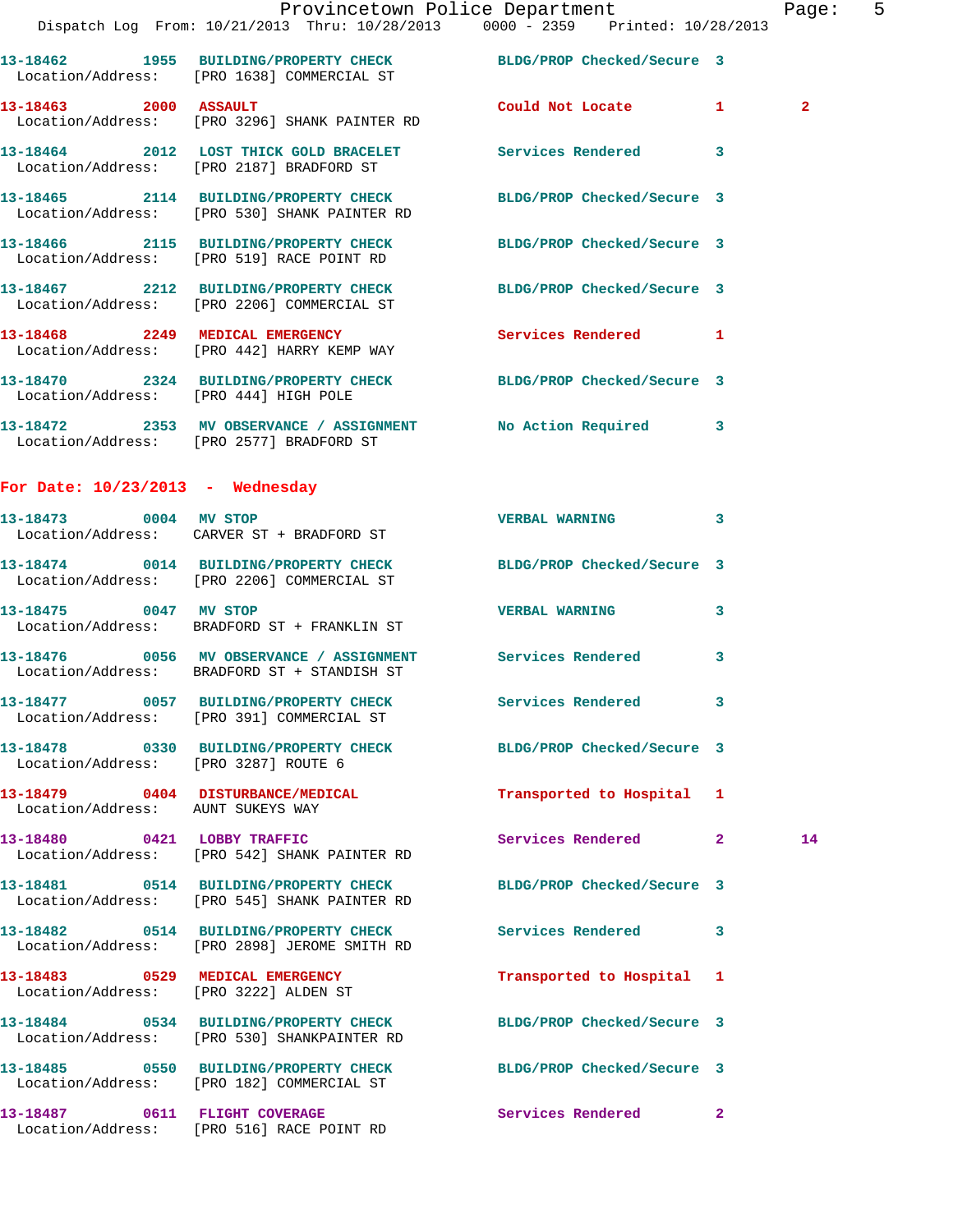Dispatch Log From: 10/21/2013 Thru: 10/28/2013 0000 - 2359 Printed: 10/28/2013

**13-18488 0714 TEST CALL Services Rendered 1**  Location/Address: [PRO 542] SHANK PAINTER RD **13-18489 0745 MV OBSERVANCE / ASSIGNMENT Services Rendered 3**  Location/Address: JEROME SMITH RD + SHANK PAINTER RD **13-18490 0755 SERVICE CALL Services Rendered 3**  Location/Address: [PRO 569] WINSLOW ST 13-18500 0815 MV COMPLAINT **13-18500** Services Rendered 2 Location/Address: MECHANIC ST + TREMONT ST **13-18491 0820 BUILDING/PROPERTY CHECK Services Rendered 3**  Location/Address: [PRO 3287] ROUTE 6 **13-18496 0829 VANDALISM/WINDOW Services Rendered 3**  Location/Address: [PRO 1257] COMMERCIAL ST **13-18492 0833 BUILDING/PROPERTY CHECK BLDG/PROP Checked/Secure 3**  Location/Address: [PRO 2898] JEROME SMITH RD **13-18495 0836 ASSIST AGENCY / MUTUAL AID Services Rendered 3**  Location/Address: [PRO 2520] PRINCE ST **13-18493 0837 BUILDING/PROPERTY CHECK BLDG/PROP Checked/Secure 3**  Location/Address: [PRO 571] ALDEN ST **13-18494 0839 FOLLOW UP Services Rendered 2**  Location/Address: [PRO 1536] COMMERCIAL ST **13-18497 0849 ANIMAL CALL/DOG IN M/V Could Not Locate 2**  Location/Address: [PRO 488] MAYFLOWER AVE **13-18498 0854 BUILDING/PROPERTY CHECK BLDG/PROP Checked/Secure 3**  Location/Address: [PRO 2206] COMMERCIAL ST **13-18499 0854 ANIMAL CALL Services Rendered 2**  Location/Address: [PRO 285] COMMERCIAL ST **13-18501 0939 ASSIST WATER DEPT Services Rendered 3 1**  Location/Address: [PRO 121] COMMERCIAL ST **13-18502 0941 BUILDING/PROPERTY CHECK BLDG/PROP Checked/Secure 3**  Location/Address: [PRO 3317] CEMETERY RD **13-18503 0949 ALARM - GENERAL Services Rendered 1**  Location/Address: [PRO 525] COMMERCIAL ST 13-18506 0955 COMPLAINT **Services Rendered** 3 Location/Address: [PRO 3007] HARRY KEMP WAY **13-18504** 0957 COMPLAINT 3 Location/Address: [PRO 518] RACE POINT RD **13-18505 1000 ASSIST AGENCY / MUTUAL AID SPOKEN TO 3**  Location/Address: [PRO 488] MAYFLOWER AVE 13-18507 1027 FOLLOW UP **Services Rendered** 2 Location/Address: [PRO 1623] BREWSTER ST **13-18508 1037 BUILDING/PROPERTY CHECK BLDG/PROP Checked/Secure 3**  Location/Address: [PRO 2543] MACMILLAN WHARF **13-18509 1038 BUILDING/PROPERTY CHECK BLDG/PROP Checked/Secure 3**  Location/Address: [PRO 2500] COMMERCIAL ST 13-18510 1038 PARK, WALK & TALK **Services Rendered** 2

Location: [PRO 3431] LOPES SQUARE

**13-18511 1044 WIRES DOWN Services Rendered 2**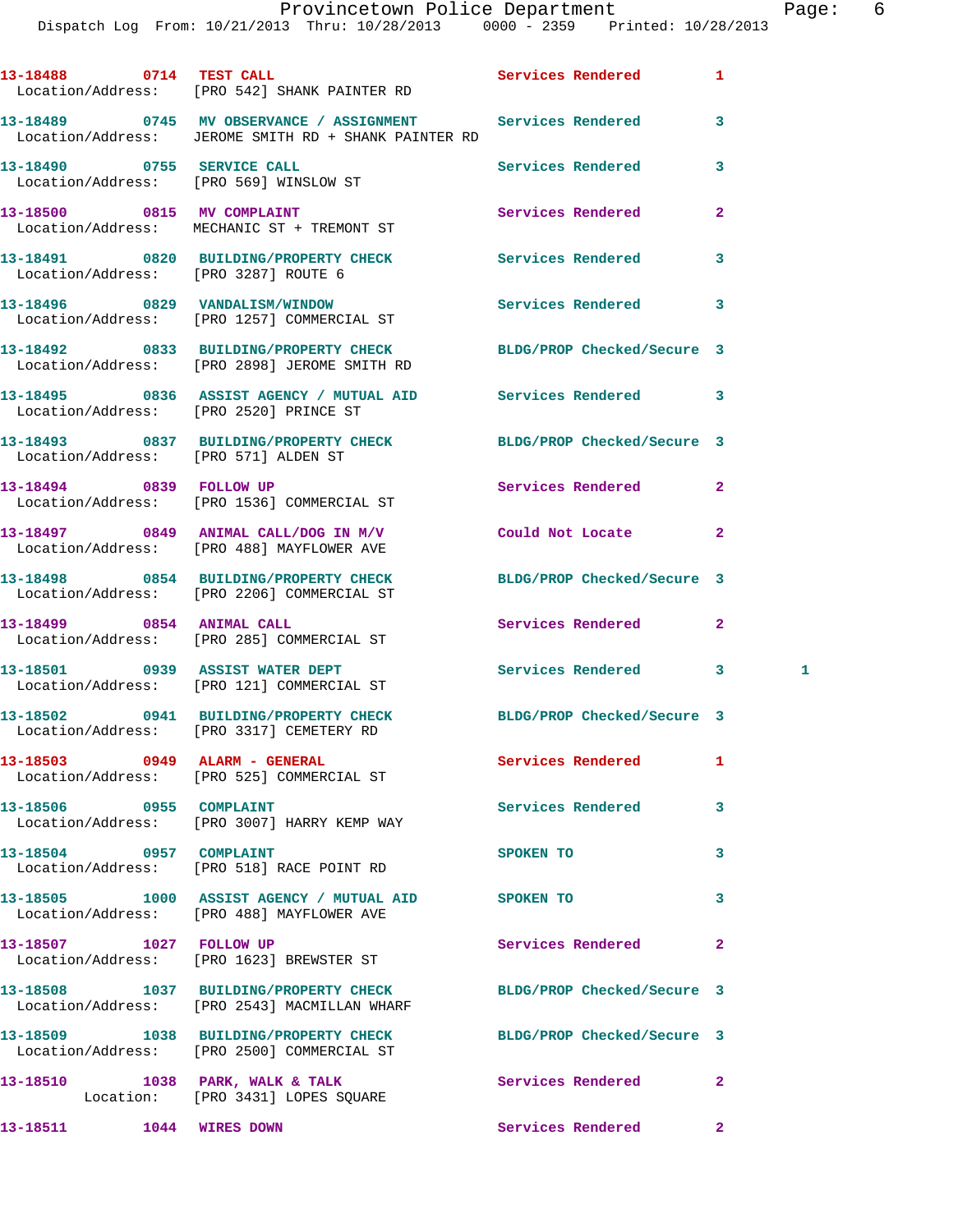|                                       | Provincetown Police Department<br>Dispatch Log From: 10/21/2013 Thru: 10/28/2013 0000 - 2359 Printed: 10/28/2013 |                            | Page: 7      |
|---------------------------------------|------------------------------------------------------------------------------------------------------------------|----------------------------|--------------|
| Location/Address: [PRO 571] ALDEN ST  |                                                                                                                  |                            |              |
|                                       | 13-18512 1120 TEST CALL<br>Location/Address: [PRO 542] SHANK PAINTER RD                                          | Services Rendered 1        |              |
| 13-18513 1135 TO COURT                | Location/Address: [PRO 542] SHANK PAINTER RD                                                                     | Services Rendered 3        |              |
|                                       | 13-18514 1200 SUSPICIOUS ACTIVITY<br>Location/Address: [PRO 175] COMMERCIAL ST                                   | Unfounded                  | $\mathbf{2}$ |
|                                       | 13-18515 1214 FOUND IPHONE<br>Location/Address: [PRO 175] COMMERCIAL ST                                          | <b>Services Rendered</b>   | 3            |
|                                       | 13-18517 1230 INFO SERVICES - LOBBY<br>Location/Address: [PRO 542] SHANK PAINTER RD                              | SPOKEN TO                  | $\mathbf{2}$ |
| Location/Address: [PRO 444] HIGH POLE | 13-18518 1306 BUILDING/PROPERTY CHECK BLDG/PROP Checked/Secure 3                                                 |                            |              |
|                                       | 13-18519 1317 MV OBSERVANCE / ASSIGNMENT No Action Required 3<br>Location/Address: BRADFORD ST + HIGH POLE HILL  |                            |              |
|                                       | 13-18520 1406 SEIZURE<br>Location/Address: [PRO 2645] SHANK PAINTER RD                                           | Transported to Hospital 1  |              |
| Location/Address: [PRO 3287] ROUTE 6  | 13-18516 1414 BUILDING/PROPERTY CHECK BLDG/PROP Checked/Secure 3                                                 |                            |              |
|                                       | 13-18523 1507 PARK, WALK & TALK<br>Location/Address: [PRO 106] COMMERCIAL ST                                     | Services Rendered 2        |              |
| 13-18524 1654 SERVE SUMMONS           | Location/Address: [PRO 2283] COMMERCIAL ST                                                                       | Could Not Locate 3         |              |
|                                       | 13-18525 1717 BUILDING/PROPERTY CHECK<br>Location/Address: [PRO 3317] CEMETERY RD                                | BLDG/PROP Checked/Secure 3 |              |
| Location/Address: [PRO 571] ALDEN ST  | 13-18526 1731 BUILDING/PROPERTY CHECK BLDG/PROP Checked/Secure 3                                                 |                            |              |
|                                       | 13-18527 1751 PARK, WALK & TALK<br>Location/Address: TREMONT ST + COMMERCIAL ST                                  | Services Rendered 2        |              |
|                                       | 13-18528 1826 BUILDING/PROPERTY CHECK BLDG/PROP Checked/Secure 3<br>Location/Address: [PRO 2206] COMMERCIAL ST   |                            |              |
|                                       | 13-18529 1840 BUILDING/PROPERTY CHECK BLDG/PROP Checked/Secure 3<br>Location/Address: [PRO 447] JEROME SMITH RD  |                            |              |
|                                       | 13-18530 1911 PROP CHECK REQUEST<br>Location/Address: [PRO 1778] SHANK PAINTER RD                                | Services Rendered 3        |              |
| Location/Address: MILLER HILL RD      | 13-18531 1916 MEDICAL EMERGENCY                                                                                  | Transported to Hospital 1  |              |
| Location/Address: [PRO 564] BAYBERRY  | 13-18533 2005 BUILDING/PROPERTY CHECK Services Rendered 3                                                        |                            |              |
|                                       | 13-18534 2012 TRAFFIC CONTROL<br>Location/Address: BRADFORD ST + WEST VINE ST                                    | Services Rendered          | 3            |
| 13-18535 2031 SERVE SUMMONS           | Location/Address: [PRO 2283] COMMERCIAL ST                                                                       | Services Rendered 3        |              |
|                                       | 13-18536 2120 BUILDING/PROPERTY CHECK BLDG/PROP Checked/Secure 3<br>Location/Address: [PRO 1638] COMMERCIAL ST   |                            |              |
|                                       | 13-18537 2120 BUILDING/PROPERTY CHECK BLDG/PROP Checked/Secure 3<br>Location/Address: [PRO 3259] MACMILLAN       |                            |              |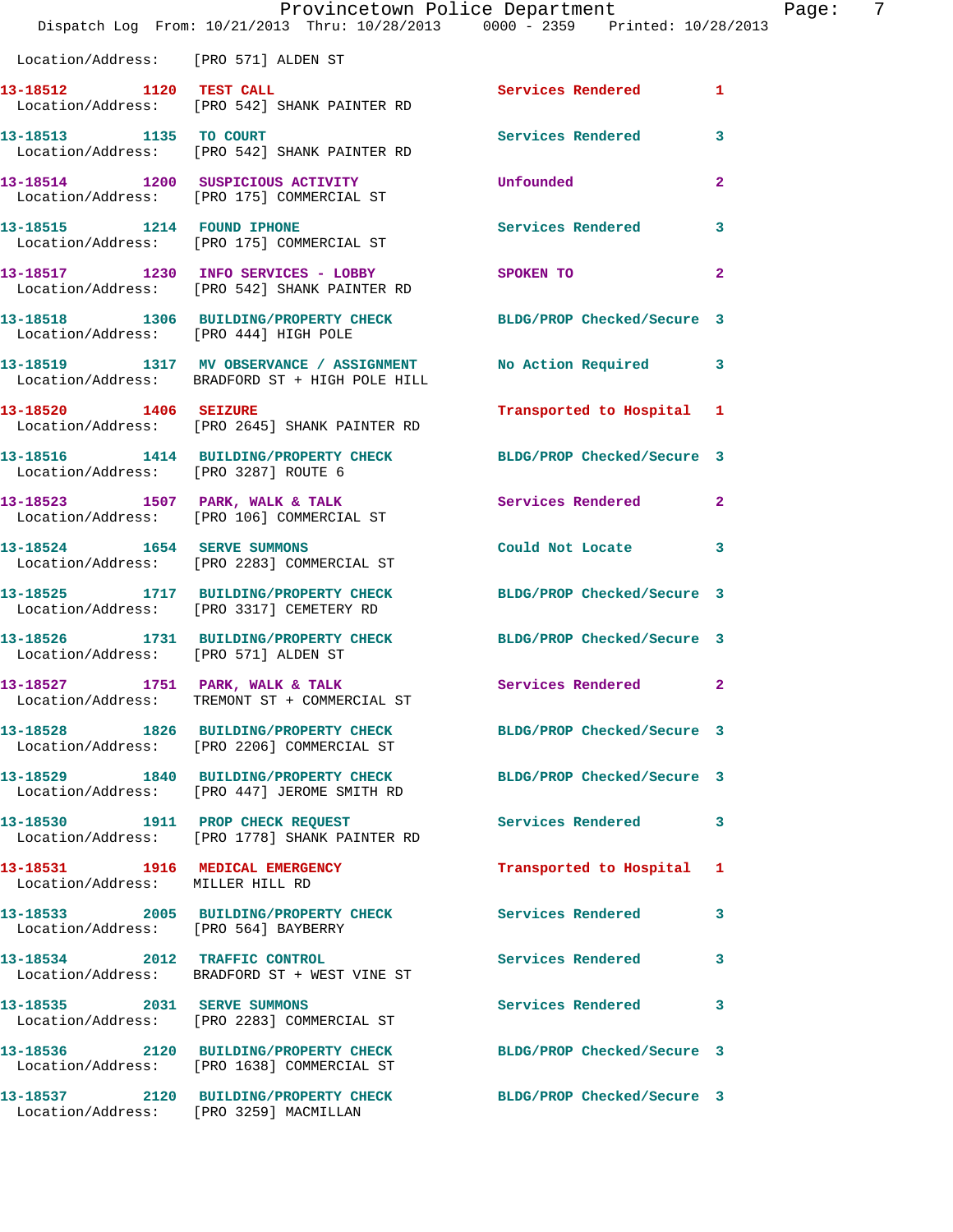|                                      |                                                                                                 | Provincetown Police Department<br>Dispatch Log From: 10/21/2013 Thru: 10/28/2013 0000 - 2359 Printed: 10/28/2013 | Page: 8 |
|--------------------------------------|-------------------------------------------------------------------------------------------------|------------------------------------------------------------------------------------------------------------------|---------|
|                                      | Location/Address: STANDISH ST + COMMERCIAL ST                                                   | 13-18538 2124 MV STOP/VERBAL WRONG WAY WERBAL WARNING 3                                                          |         |
|                                      |                                                                                                 | 13-18539 2142 BUILDING/PROPERTY CHECK BLDG/PROP Checked/Secure 3<br>Location/Address: [PRO 1778] SHANKPAINTER RD |         |
| Location/Address: HARRY KEMP WAY     |                                                                                                 | 13-18540 2249 MEDICAL EMERGENCY Services Rendered 1                                                              |         |
|                                      | Location/Address: [PRO 530] SHANKPAINTER RD                                                     | 13-18541 2349 BUILDING/PROPERTY CHECK BLDG/PROP Checked/Secure 3                                                 |         |
|                                      | Location/Address: [PRO 2483] COMMERCIAL ST                                                      | 13-18542 2355 BUILDING/PROPERTY CHECK BLDG/PROP Checked/Secure 3                                                 |         |
| For Date: $10/24/2013$ - Thursday    |                                                                                                 |                                                                                                                  |         |
|                                      | Location/Address: [PRO 1778] SHANKPAINTER RD                                                    | 13-18543 0022 BUILDING/PROPERTY CHECK BLDG/PROP Checked/Secure 3                                                 |         |
|                                      | Location/Address: [PRO 2898] JEROME SMITH RD                                                    | 13-18544 0033 BUILDING/PROPERTY CHECK Services Rendered 3                                                        |         |
|                                      | 13-18546 0103 PARK, WALK & TALK<br>Location/Address: [PRO 3085] COMMERCIAL ST                   | Services Rendered<br>$\mathbf{2}$                                                                                |         |
|                                      | Location/Address: [PRO 595] BRADFORD ST                                                         | 13-18547 0153 MV OBSERVANCE / ASSIGNMENT Services Rendered 3                                                     |         |
|                                      | 13-18548      0159   BUILDING/PROPERTY CHECK<br>Location/Address:   [PRO 1778] SHANK PAINTER RD | BLDG/PROP Checked/Secure 3                                                                                       |         |
|                                      | 13-18549 0206 LOST BLACK PUG<br>Location/Address: ANTHONY ST + BRADFORD ST                      | Services Rendered 2                                                                                              |         |
|                                      | Location/Address: [PRO 2206] COMMERCIAL ST                                                      | 13-18550 0504 BUILDING/PROPERTY CHECK BLDG/PROP Checked/Secure 3                                                 |         |
|                                      | Location/Address: [PRO 2490] PROVINCELANDS RD                                                   | 13-18552 0507 BUILDING/PROPERTY CHECK Services Rendered 3                                                        |         |
|                                      | 13-18551 0508 BUILDING/PROPERTY CHECK<br>Location/Address: [PRO 545] SHANK PAINTER RD           | BLDG/PROP Checked/Secure 3                                                                                       |         |
| 13-18553 0549 LOBBY TRAFFIC          | Location/Address: [PRO 542] SHANK PAINTER RD                                                    | Services Rendered 2                                                                                              | 22      |
|                                      | 13-18554 0552 TTY TEST CALL<br>Location/Address: [PRO 542] SHANK PAINTER RD                     | Services Rendered<br>$\mathbf{1}$                                                                                |         |
|                                      | 13-18555 0628 ALARM - GENERAL<br>Location/Address: [PRO 440] HARRY KEMP WAY                     | Services Rendered 1                                                                                              |         |
|                                      | Location/Address: [PRO 2898] JEROME SMITH RD                                                    | 13-18556 0653 BUILDING/PROPERTY CHECK BLDG/PROP Checked/Secure 3                                                 |         |
| Location/Address: [PRO 2521] ROUTE 6 |                                                                                                 | 13-18557 0658 MV OBSERVANCE / ASSIGNMENT Services Rendered 3                                                     |         |
| Location/Address: [PRO 2513] ROUTE 6 | 13-18558 0707 VERBAL SPEED                                                                      | <b>VERBAL WARNING</b><br>3                                                                                       |         |
| Location/Address: [PRO 526] RYDER ST |                                                                                                 | 13-18559 0712 BUILDING/PROPERTY CHECK BLDG/PROP Checked/Secure 3                                                 |         |
|                                      | Location/Address: [PRO 542] SHANK PAINTER RD                                                    | 13-18560 0718 MV OBSERVANCE / ASSIGNMENT Services Rendered 3                                                     |         |
| 13-18561 0726 TOW & HOLD             |                                                                                                 | Services Rendered 2                                                                                              |         |

Location/Address: [PRO 526] RYDER ST EXT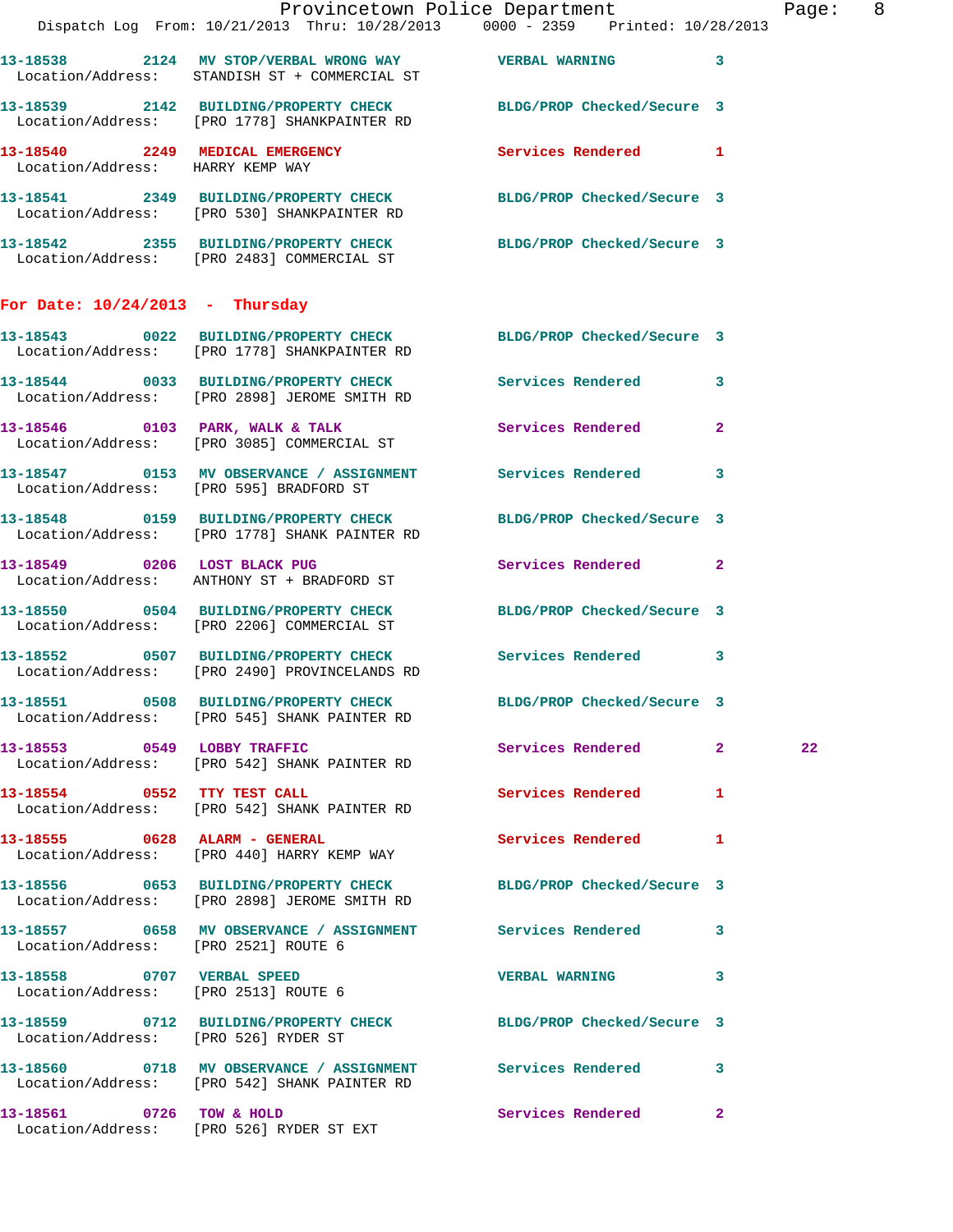| Location/Address: [PRO 3287] ROUTE 6                          | 13-18562 0732 BUILDING/PROPERTY CHECK                                                         | BLDG/PROP Checked/Secure 3 |                         |
|---------------------------------------------------------------|-----------------------------------------------------------------------------------------------|----------------------------|-------------------------|
|                                                               | 13-18563 0744 BUILDING/PROPERTY CHECK<br>Location/Address: [PRO 2500] COMMERCIAL ST           | BLDG/PROP Checked/Secure 3 |                         |
| 13-18565 0757 AT SCHOOL                                       | Location/Address: [PRO 569] WINSLOW ST                                                        | Services Rendered 3        |                         |
| Location/Address: [PRO 571] ALDEN ST                          | 13-18566 0840 BUILDING/PROPERTY CHECK                                                         | BLDG/PROP Checked/Secure 3 |                         |
| 13-18567 0843 HAZARDS                                         | Location/Address: COURT ST + SHANK PAINTER RD                                                 | Taken/Referred to Other 2  |                         |
|                                                               | 13-18568 0852 MV OBSERVANCE / ASSIGNMENT<br>Location/Address: TELEGRAPH HILL RD + BRADFORD ST | No Action Required 3       |                         |
| Location/Address: [PRO 892] COTTAGE ST                        | 13-18569 0907 BACK PAINS/TRANSPORT                                                            | Transported to Hospital 1  |                         |
| Location/Address: [PRO 444] HIGH POLE                         | 13-18571 0930 BUILDING/PROPERTY CHECK BLDG/PROP Checked/Secure 3                              |                            |                         |
|                                                               | 13-18572 0932 BUILDING/PROPERTY CHECK<br>Location/Address: [PRO 2206] COMMERCIAL ST           | BLDG/PROP Checked/Secure 3 |                         |
|                                                               | 13-18573 0948 BUILDING/PROPERTY CHECK<br>Location/Address: [PRO 391] COMMERCIAL ST            | BLDG/PROP Checked/Secure 3 |                         |
| Refer To Arrest: 13-254-AR                                    | 13-18574 0949 HARASSMENT ORDER VIOLATION<br>Location/Address: [PRO 442] HARRY KEMP WAY        | Arrest(s) Made             | $\mathbf{2}$            |
|                                                               | 13-18575 0958 PARK, WALK & TALK<br>Location/Address: [PRO 173] COMMERCIAL ST                  | Services Rendered          | $\overline{\mathbf{2}}$ |
| 13-18576 1017 MV ACCIDENT<br>Location/Address: COMMERCIAL ST  |                                                                                               | <b>Services Rendered</b>   | 1                       |
|                                                               | 13-18577 1027 FLIGHT COVERAGE<br>Location/Address: [PRO 516] RACE POINT RD                    | <b>Services Rendered</b>   | $\mathbf{2}$            |
| 13-18578 1054 DOG IN MV                                       | Location/Address: CARVER ST + BRADFORD ST                                                     | <b>SPOKEN TO</b>           | $\mathbf{2}$            |
| 13-18580 1133 ALARM - GENERAL                                 | Location/Address: [PRO 2542] COMMERCIAL ST                                                    | False Alarm                | $\mathbf{1}$            |
|                                                               | 13-18579 1143 PARK, WALK & TALK<br>Location/Address: [PRO 3609] COMMERCIAL ST                 | Services Rendered          | $\mathbf{2}$            |
| Location/Address: [PRO 3259] MACMILLAN                        | 13-18581 1329 BUILDING/PROPERTY CHECK                                                         | <b>Services Rendered</b>   | 3                       |
|                                                               | 13-18582  1405 BUILDING/PROPERTY CHECK<br>Location/Address: [PRO 3318] CEMETERY RD            | BLDG/PROP Checked/Secure 3 |                         |
|                                                               | 13-18583 1409 BUILDING/PROPERTY CHECK<br>Location/Address: [PRO 3163] WINTHROP ST             | BLDG/PROP Checked/Secure 3 |                         |
|                                                               | 13-18584 1431 BUILDING/PROPERTY CHECK<br>Location/Address: [PRO 3317] CEMETERY RD             | BLDG/PROP Checked/Secure 3 |                         |
| 13-18585 1501 MV COMPLAINT<br>Location/Address: COMMERCIAL ST |                                                                                               | <b>GONE ON ARRIVAL</b>     | $\mathbf{2}$            |
| 13-18586 1506 COMPLAINT                                       | Location/Address: [PRO 1650] BRADFORD ST EXT                                                  | Services Rendered 3        |                         |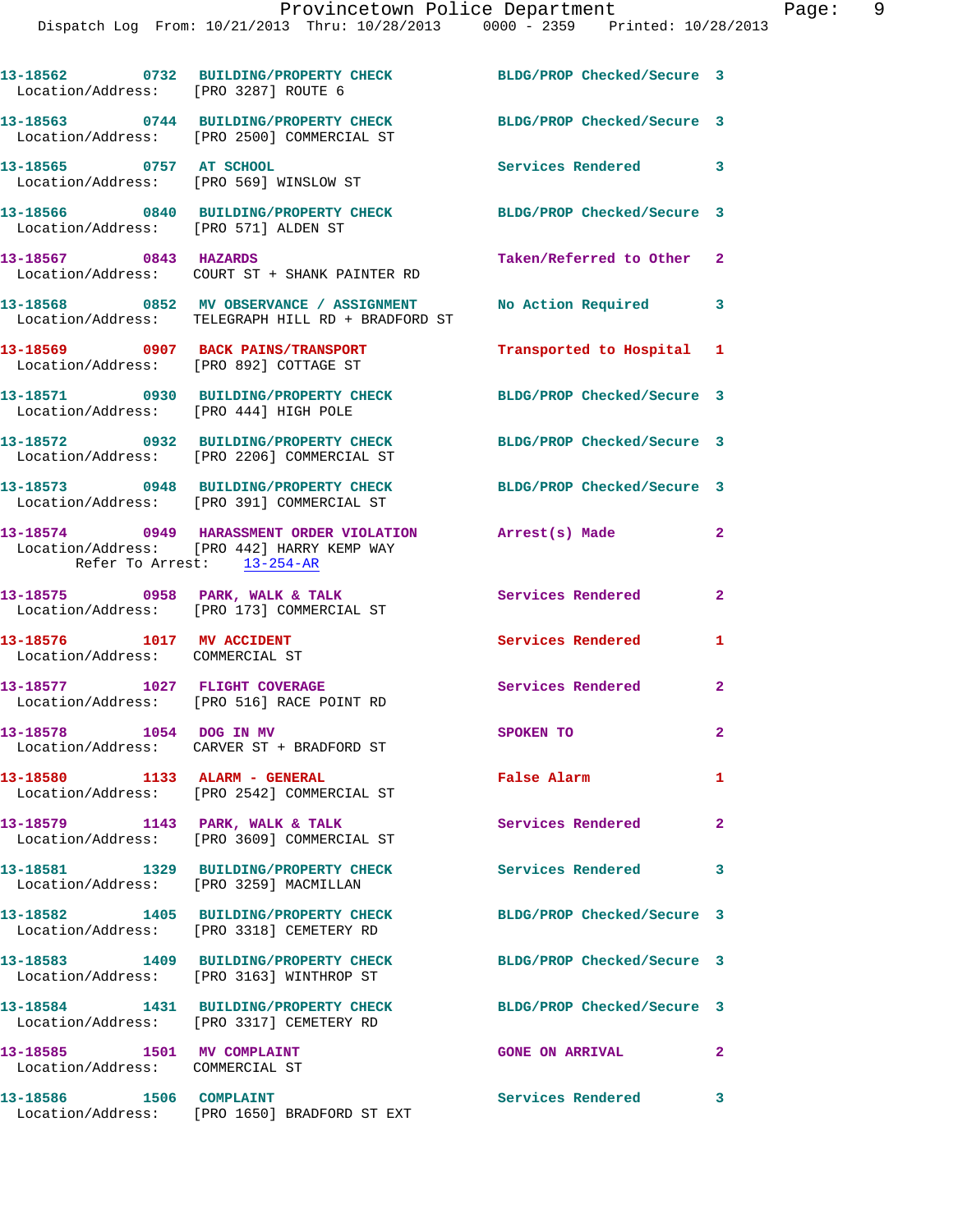| Provincetown Police Department    |                                     |  | Page: 10 |  |
|-----------------------------------|-------------------------------------|--|----------|--|
| From: 10/21/2013 Thru: 10/28/2013 | $0000 - 2359$ Printed: $10/28/2013$ |  |          |  |

|                                                                    | Dispatch Log From: 10/21/2013 Thru: 10/28/2013 0000 - 2359 Printed: 10/28/2013                             |                            |                |
|--------------------------------------------------------------------|------------------------------------------------------------------------------------------------------------|----------------------------|----------------|
|                                                                    | 13-18587 1542 MV OBSERVANCE / ASSIGNMENT Services Rendered<br>Location/Address: [PRO 391] COMMERCIAL ST    |                            | 3              |
| 13-18588 1550 MV STOP                                              | Location/Address: [PRO 1193] COMMERCIAL ST                                                                 | <b>VERBAL WARNING</b>      | 3              |
| 13-18589 1620 MV STOP<br>Location/Address: WASHINGTON AVE          |                                                                                                            | <b>VERBAL WARNING</b>      | 3              |
|                                                                    | 13-18590 1634 ASSIST AGENCY / MUTUAL AID Services Rendered<br>Location/Address: [PRO 542] SHANK PAINTER RD |                            | 3              |
|                                                                    | 13-18591 1657 BUILDING/PROPERTY CHECK<br>Location/Address: [PRO 2898] JEROME SMITH RD                      | BLDG/PROP Checked/Secure 3 |                |
| 13-18592 1714 TRESPASS                                             | Location/Address: [PRO 519] RACE POINT RD                                                                  | Services Rendered          | $\overline{2}$ |
|                                                                    | 13-18593 1727 B & E BURGLARY<br>Location/Address: [PRO 1615] BANGS ST                                      | Services Rendered          | $\overline{a}$ |
|                                                                    | 13-18595 1800 COMPLAINT<br>Location/Address: [PRO 340] COMMERCIAL ST                                       | <b>Services Rendered</b>   | 3              |
| Location/Address: [PRO 433] RYDER ST                               | 13-18594 1804 BUILDING/PROPERTY CHECK BLDG/PROP Checked/Secure 3                                           |                            |                |
|                                                                    | 13-18596 2013 FOLLOW UP<br>Location/Address: [PRO 340] COMMERCIAL ST                                       | SPOKEN TO                  | $\mathbf{2}$   |
| 13-18597 2106 TRESPASS                                             | Location/Address: [PRO 3313] STANDISH ST                                                                   | No Action Required         | $\overline{2}$ |
|                                                                    | 13-18598 2132 DISTURBANCE<br>Location/Address: [PRO 196] COMMERCIAL ST                                     | SPOKEN TO                  | 1              |
|                                                                    | 13-18599 2210 BUILDING/PROPERTY CHECK<br>Location/Address: [PRO 16] MAYFLOWER AVE                          | BLDG/PROP Checked/Secure 3 |                |
| 13-18600 2239 NOISE COMPLAINT<br>Location/Address: SHANKPAINTER RD |                                                                                                            | Unfounded                  | 3              |
| 13-18601 2323 REASSURANCE CHECK                                    | Location/Address: [PRO 1198] BRADFORD ST                                                                   | <b>Services Rendered</b>   | 3              |
|                                                                    | 13-18603 2338 NOISE COMPLAINT<br>Location/Address: [PRO 3670] SHANK PAINTER RD                             | <b>SPOKEN TO</b>           | 3              |
|                                                                    | 13-18604 2356 BUILDING/PROPERTY CHECK<br>Location/Address: [PRO 2543] MACMILLAN                            | BLDG/PROP Checked/Secure 3 |                |
| For Date: $10/25/2013$ - Friday                                    |                                                                                                            |                            |                |
|                                                                    | 13-18605 0006 WELL BEING CHECK/MEDICAL<br>Location/Address: [PRO 246] COMMERCIAL ST                        | <b>Services Rendered</b>   | 3              |
|                                                                    | 13-18606 0104 BUILDING/PROPERTY CHECK<br>Location/Address: [PRO 444] HIGH POLE HILL                        | BLDG/PROP Checked/Secure 3 |                |
|                                                                    | 13-18607 0104 BUILDING/PROPERTY CHECK<br>Location/Address: [PRO 2577] BRADFORD ST                          | No Action Required         | 3              |
|                                                                    | 13-18608 0104 BUILDING/PROPERTY CHECK<br>Location/Address: [PRO 2483] COMMERCIAL ST                        | BLDG/PROP Checked/Secure 3 |                |
| 13-18609 0117 MV STOP                                              | Location/Address: [PRO 37] BRADFORD ST                                                                     | <b>VERBAL WARNING</b>      | 3              |

**13-18610 0127 BUILDING/PROPERTY CHECK BLDG/PROP Checked/Secure 3**  Location/Address: [PRO 440] HARRY KEMP WAY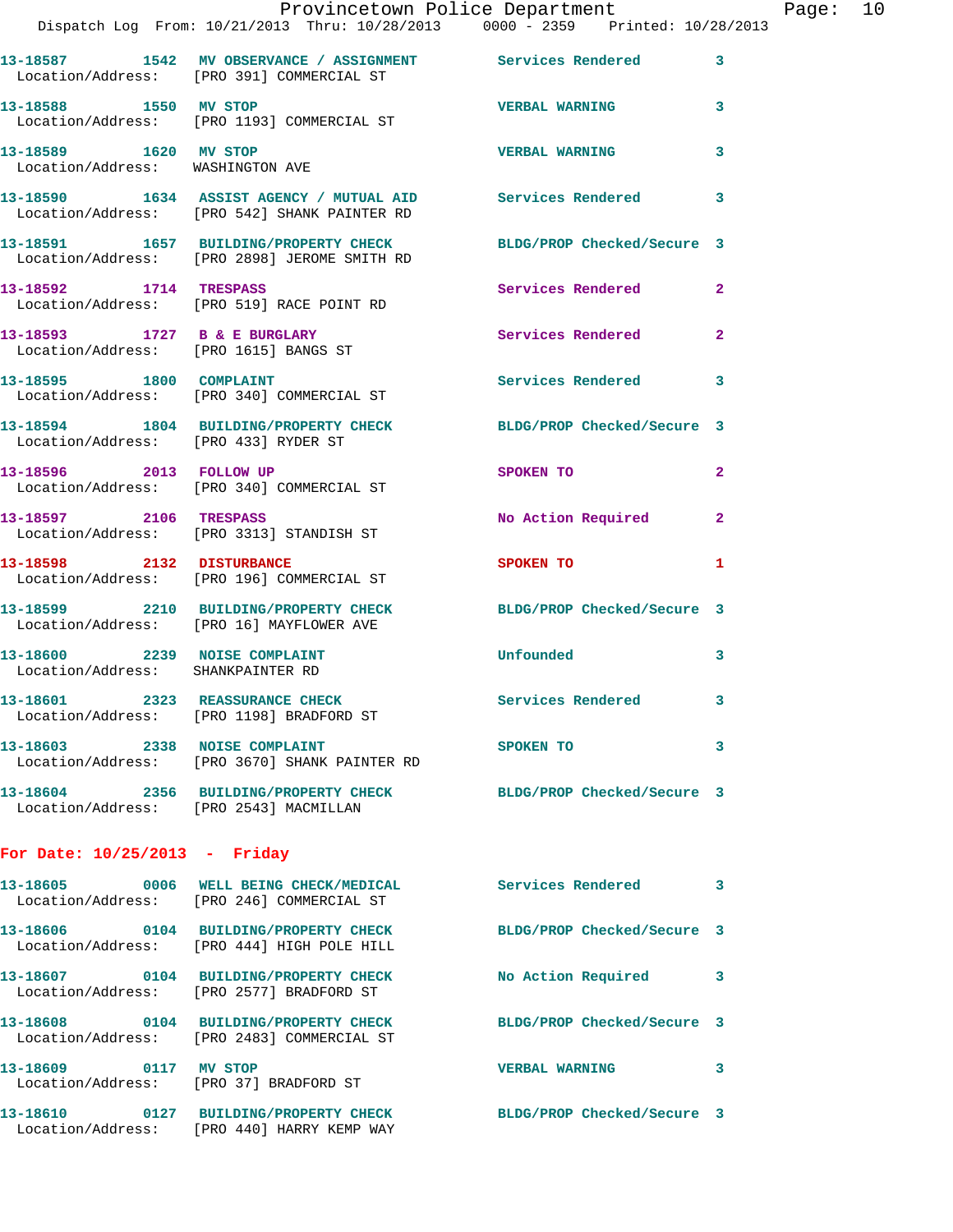|                                      | 13-18611 0130 MV OBSERVANCE / ASSIGNMENT Services Rendered 3<br>Location/Address: BRADFORD ST + STANDISH ST      |                            |                |    |
|--------------------------------------|------------------------------------------------------------------------------------------------------------------|----------------------------|----------------|----|
|                                      | 13-18612 0145 COMPLAINT<br>Location/Address: [PRO 165] COMMERCIAL ST<br>Refer To P/C: 13-255-AR                  | Arrest(s) Made 3           |                |    |
|                                      | 13-18613 0200 BUILDING/PROPERTY CHECK BLDG/PROP Checked/Secure 3<br>Location/Address: [PRO 3296] SHANKPAINTER RD |                            |                |    |
| 13-18614 0208 COMPLAINT              | Location/Address: [PRO 246] COMMERCIAL ST                                                                        | Transported to Hospital 3  |                |    |
|                                      | 13-18615 0524 BUILDING/PROPERTY CHECK<br>Location/Address: [PRO 545] SHANK PAINTER RD                            | BLDG/PROP Checked/Secure 3 |                |    |
|                                      | 13-18616 0602 LOBBY TRAFFIC<br>Location/Address: [PRO 542] SHANK PAINTER RD                                      | Services Rendered 2        |                | 20 |
| 13-18620 0706 FLIGHT COVERAGE        | Location/Address: [PRO 516] RACE POINT RD                                                                        | Services Rendered          | $\overline{2}$ |    |
|                                      | 13-18617 0710 BUILDING/PROPERTY CHECK<br>Location/Address: [PRO 2494] BRADFORD ST                                | BLDG/PROP Checked/Secure 3 |                |    |
|                                      | 13-18618 0712 MV OBSERVANCE / ASSIGNMENT Services Rendered 3<br>Location/Address: HOWLAND ST + BRADFORD ST       |                            |                |    |
| Location/Address: [PRO 3287] ROUTE 6 | 13-18619 0720 BUILDING/PROPERTY CHECK BLDG/PROP Checked/Secure 3                                                 |                            |                |    |
|                                      | 13-18621 0746 BUILDING/PROPERTY CHECK BLDG/PROP Checked/Secure 3<br>Location/Address: [PRO 75] CAPTAIN BERTIE RD |                            |                |    |
| 13-18622 0751 AT SCHOOL              | Location/Address: [PRO 569] WINSLOW ST                                                                           | Services Rendered 3        |                |    |
|                                      | 13-18623 0753 MEDICAL EVALUATION<br>Location/Address: [PRO 1237] MILLER HILL RD                                  | <b>PATIENT REFUSAL</b>     | 1              |    |
| 13-18624 0845 TRAFFIC CONTROL        | Location/Address: [PRO 399] COMMERCIAL ST                                                                        | <b>Services Rendered</b>   | 3              |    |
| 13-18625 0910 SEIZURE/REFUSAL        | Location/Address: [PRO 1343] COMMERCIAL ST                                                                       | <b>PATIENT REFUSAL</b>     | 1              |    |
| 13-18626 0917 STREET BANNER          | Location/Address: [PRO 208] COMMERCIAL ST                                                                        | Taken/Referred to Other 2  |                |    |
|                                      | 13-18627 0920 SEIZURE & FALL/TRANSPORT<br>Location/Address: [PRO 2500] COMMERCIAL ST                             | Transported to Hospital 1  |                |    |
|                                      | 13-18629 1031 WELL-BEING CHECK<br>Location/Address: [PRO 3632] COMMERCIAL ST                                     | SPOKEN TO                  | 3              |    |
|                                      | 13-18630 1045 MV OBSERVANCE / ASSIGNMENT<br>Location/Address: [PRO 2878] SHANK PAINTER RD                        | Citation/Warning Issued 3  |                |    |
| Location/Address: [PRO 571] ALDEN ST | 13-18631 1054 BUILDING/PROPERTY CHECK                                                                            | BLDG/PROP Checked/Secure 3 |                |    |
|                                      | 13-18632 1106 VERBAL UNINSPECTED<br>Location/Address: [PRO 3296] SHANK PAINTER RD                                | <b>VERBAL WARNING</b>      | 3              |    |
| 13-18633 1115 PARK, WALK & TALK      | Location/Address: [PRO 3064] COMMERCIAL ST                                                                       | Services Rendered          | $\overline{2}$ |    |
|                                      | 13-18634 1137 BUILDING/PROPERTY CHECK<br>Location/Address: [PRO 2206] COMMERCIAL ST                              | BLDG/PROP Checked/Secure 3 |                |    |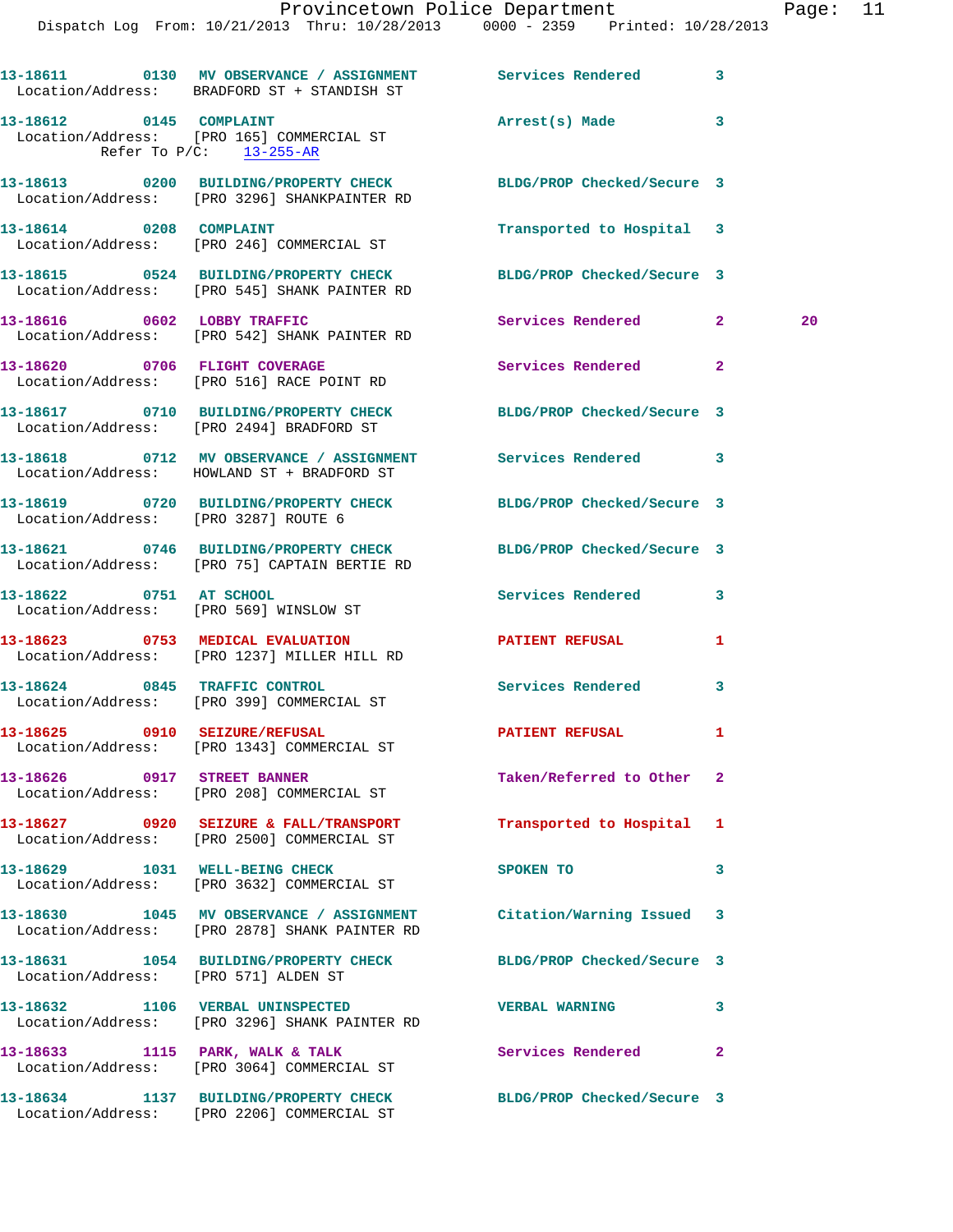|                                                                   | Dispatch Log From: 10/21/2013 Thru: 10/28/2013 0000 - 2359 Printed: 10/28/2013                                  | Provincetown Police Department Page: 12 |                |  |
|-------------------------------------------------------------------|-----------------------------------------------------------------------------------------------------------------|-----------------------------------------|----------------|--|
|                                                                   | 13-18635 1216 VERBAL STOP SIGN NERBAL WERBAL WARNING<br>Location/Address: [PRO 338] SHANK PAINTER RD            |                                         | $\mathbf{3}$   |  |
|                                                                   | 13-18636 1228 PARK, WALK & TALK 1988 Services Rendered 2<br>Location/Address: [PRO 488] MAYFLOWER AVE           |                                         |                |  |
|                                                                   | 13-18637 1235 AC UNIT DUMPED<br>Location/Address: [PRO 2898] JEROME SMITH RD                                    | BLDG/PROP Checked/Secure 3              |                |  |
|                                                                   | 13-18638 1242 CITATION MISSING PLATE Citation/Warning Issued 3<br>Location/Address: [PRO 79] CARVER ST          |                                         |                |  |
|                                                                   | 13-18640 1309 FOUND WALLET/RETURNED Services Rendered 3<br>Location/Address: [PRO 2043] BRADFORD ST             |                                         |                |  |
|                                                                   | 13-18641 1313 FINAL WARNING UNINSPECTED VERBAL WARNING<br>Location/Address: [PRO 1366] CONWELL ST               |                                         | 3              |  |
|                                                                   | 13-18642 1317 LIFT ASSIST<br>Location/Address: [PRO 1113] STANDISH ST                                           | Services Rendered 1                     |                |  |
| Refer To Accident: 13-69-AC                                       | 13-18643 1336 MV HIT & RUN<br>Location/Address: [PRO 549] STANDISH ST                                           | Services Rendered                       | $\overline{2}$ |  |
|                                                                   | 13-18644 1449 MV ACCIDENT<br>Location/Address: [PRO 183] COMMERCIAL ST                                          | Services Rendered 1                     |                |  |
|                                                                   | 13-18645 1525 PARK, WALK & TALK 1988 Services Rendered<br>Location/Address: [PRO 182] COMMERCIAL ST             |                                         | $\mathbf{2}$   |  |
|                                                                   | 13-18648 1540 ASSIST CITIZEN<br>Location/Address: [PRO 42] BRADFORD ST                                          | SPOKEN TO                               | 3              |  |
|                                                                   | 13-18646 1548 MV OBSERVANCE / ASSIGNMENT Services Rendered 3<br>Location/Address: BRADFORD ST + RYDER ST        |                                         |                |  |
|                                                                   | 13-18647 1552 BUILDING/PROPERTY CHECK BLDG/PROP Checked/Secure 3<br>Location/Address: [PRO 3317] CEMETERY RD    |                                         |                |  |
|                                                                   | 13-18649 1610 PARK, WALK & TALK 1999 Services Rendered 2<br>Location/Address: [PRO 2500] COMMERCIAL ST          |                                         |                |  |
|                                                                   | 13-18650 1625 ARREST/MUTUAL AID<br>Location/Address: [PRO 116] COMMERCIAL ST<br>Refer To Arrest: 13-256-AR      | Arrest(s) Made                          | 3              |  |
|                                                                   | 13-18651 1738 BUILDING/PROPERTY CHECK<br>Location/Address: [PRO 1778] SHANKPAINTER RD                           | BLDG/PROP Checked/Secure 3              |                |  |
|                                                                   | 13-18652 1741 FOUND WATCH/RETURNED<br>Location/Address: [PRO 542] SHANK PAINTER RD                              | No Action Required 3                    |                |  |
|                                                                   | 13-18653 1813 PARK, WALK & TALK<br>Location/Address: [PRO 2021] COMMERCIAL ST                                   | <b>Services Rendered</b>                | $\mathbf{2}$   |  |
| 13-18655 1836 MV DISABLED<br>Location/Address: [PRO 3440] ROUTE 6 |                                                                                                                 | Services Rendered                       | $\overline{2}$ |  |
|                                                                   | 13-18656 1846 BUILDING/PROPERTY CHECK<br>Location/Address: [PRO 519] RACE POINT RD                              | BLDG/PROP Checked/Secure 3              |                |  |
|                                                                   | 13-18657 1919 ALARM - GENERAL<br>Location/Address: [PRO 440] HARRY KEMP WAY                                     | Services Rendered                       | $\mathbf{1}$   |  |
|                                                                   | 13-18658 2045 ARREST / MUTUAL AID<br>Location/Address: [PRO 542] SHANK PAINTER RD<br>Refer To Arrest: 13-257-AR | Arrest(s) Made                          | 3              |  |
|                                                                   | 13-18659 2100 BOAT/HARBORMASTER<br>Location/Address: [PRO 2543] MACMILLAN WHARF                                 | No Action Required                      | $\mathbf{2}$   |  |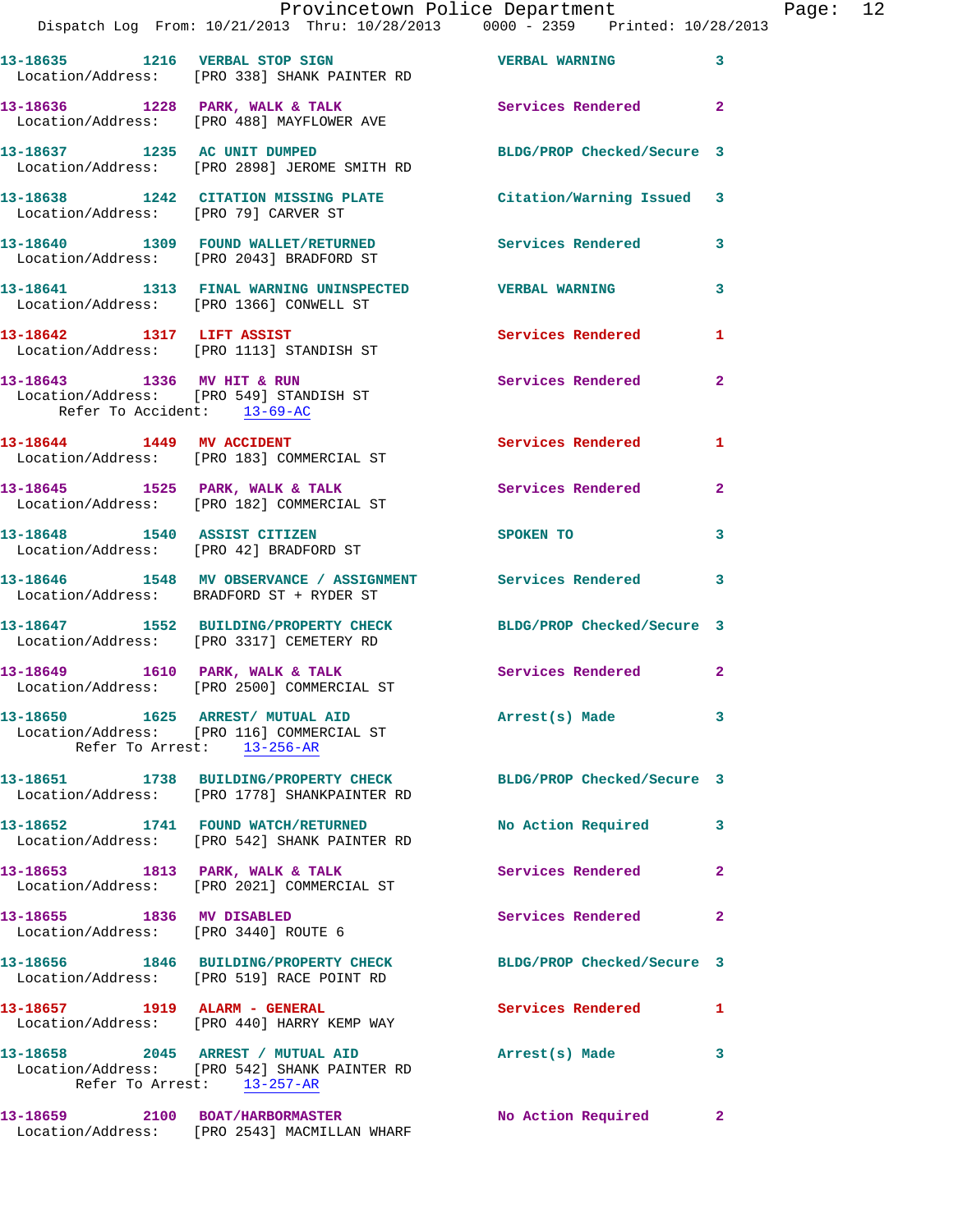|                                                                 | Dispatch Log From: 10/21/2013 Thru: 10/28/2013 0000 - 2359 Printed: 10/28/2013                                   |                            |   |
|-----------------------------------------------------------------|------------------------------------------------------------------------------------------------------------------|----------------------------|---|
|                                                                 | 13-18660 2143 BUILDING/PROPERTY CHECK<br>Location/Address: [PRO 306] COMMERCIAL ST                               | BLDG/PROP Checked/Secure 3 |   |
|                                                                 | 13-18661 2215 BUILDING/PROPERTY CHECK<br>Location/Address: [PRO 1778] SHANKPAINTER RD                            | BLDG/PROP Checked/Secure 3 |   |
|                                                                 | 13-18662 2218 BUILDING/PROPERTY CHECK<br>Location/Address: [PRO 1778] SHANKPAINTER RD                            | BLDG/PROP Checked/Secure 3 |   |
|                                                                 | 13-18663 2305 MEDICAL EMERGENCY<br>Location/Address: [PRO 399] COMMERCIAL ST                                     | Transported to Hospital 1  |   |
|                                                                 | 13-18665 2337 BUILDING/PROPERTY CHECK<br>Location/Address: [PRO 306] COMMERCIAL ST                               | BLDG/PROP Checked/Secure 3 |   |
|                                                                 | 13-18666 2347 BUILDING/PROPERTY CHECK<br>Location/Address: [PRO 519] RACE POINT RD                               | BLDG/PROP Checked/Secure 3 |   |
|                                                                 | 13-18667 2354 BUILDING/PROPERTY CHECK<br>Location/Address: [PRO 2483] COMMERCIAL ST                              | BLDG/PROP Checked/Secure 3 |   |
| For Date: $10/26/2013$ - Saturday                               |                                                                                                                  |                            |   |
| 13-18668 0003 MV STOP                                           | Location/Address: [PRO 1886] BRADFORD ST                                                                         | <b>VERBAL WARNING</b>      | 3 |
|                                                                 | 13-18669 0015 MV STOP<br>Location/Address: BRADFORD ST + BANGS ST                                                | <b>VERBAL WARNING</b>      | 3 |
| 13-18670 0023 MV STOP                                           | Location/Address: WINTHROP ST + WINTHROP PL                                                                      | Citation/Warning Issued    | 3 |
| Location/Address: [PRO 2543] MACMILLAN                          | 13-18671 0030 BUILDING/PROPERTY CHECK                                                                            | BLDG/PROP Checked/Secure 3 |   |
| Location/Address: BRADFORD ST                                   | 13-18672 0047 MV OBSERVANCE / ASSIGNMENT Services Rendered                                                       |                            | 3 |
| 13-18673 0103 MV STOP<br>Location/Address: [PRO 37] BRADFORD ST |                                                                                                                  | <b>VERBAL WARNING</b>      | 3 |
| Location/Address: [PRO 3259] MACMILLAN                          | 13-18674 0148 BUILDING/PROPERTY CHECK                                                                            | BLDG/PROP Checked/Secure 3 |   |
|                                                                 | 13-18675 0150 BUILDING/PROPERTY CHECK<br>Location/Address: [PRO 488] MAYFLOWER ST                                | BY LAW VIOLATION           | 3 |
|                                                                 | 13-18676 0158 BUILDING/PROPERTY CHECK<br>Location/Address: [PRO 1822] RACE POINT RD                              | BLDG/PROP Checked/Secure 3 |   |
|                                                                 | 13-18677 0232 BUILDING/PROPERTY CHECK<br>Location/Address: [PRO 545] SHANKPAINTER RD                             | BLDG/PROP Checked/Secure 3 |   |
| 13-18678 0243 STRANGE NOISE<br>Location/Address: HENSCHE LN     |                                                                                                                  | Services Rendered          | 3 |
|                                                                 | 13-18679 0247 FOUND WALLET<br>Location/Address: [PRO 542] SHANK PAINTER RD                                       | <b>Services Rendered</b>   | 3 |
| Location/Address: [PRO 444] HIGH POLE                           | 13-18680 0319 BUILDING/PROPERTY CHECK                                                                            | BLDG/PROP Checked/Secure 3 |   |
|                                                                 | 13-18681 0434 BUILDING/PROPERTY CHECK<br>Location/Address: [PRO 3296] SHANKPAINTER RD                            | BLDG/PROP Checked/Secure 3 |   |
|                                                                 | 13-18682 0437 BUILDING/PROPERTY CHECK BLDG/PROP Checked/Secure 3<br>Location/Address: [PRO 1778] SHANKPAINTER RD |                            |   |
|                                                                 | 13-18683 0451 BUILDING/PROPERTY CHECK BLDG/PROP Checked/Secure 3                                                 |                            |   |
|                                                                 |                                                                                                                  |                            |   |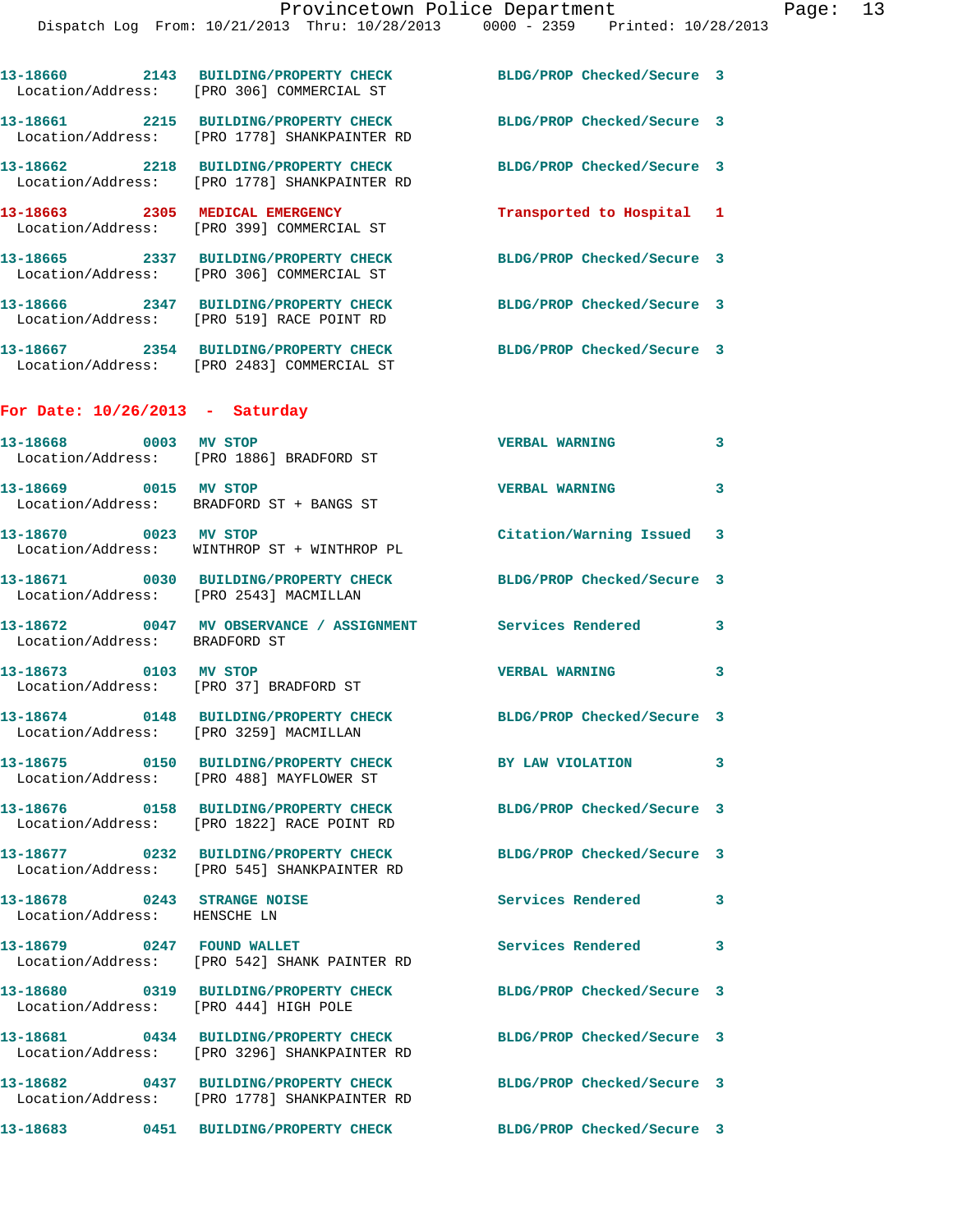|                                      |                                                                                       | Provincetown Police Department<br>Dispatch Log From: 10/21/2013 Thru: 10/28/2013 0000 - 2359 Printed: 10/28/2013 | Page: 14 |  |
|--------------------------------------|---------------------------------------------------------------------------------------|------------------------------------------------------------------------------------------------------------------|----------|--|
|                                      | Location/Address: [PRO 530] SHANK PAINTER RD                                          |                                                                                                                  |          |  |
|                                      | Location/Address: [PRO 1646] WINSLOW ST                                               | 13-18684 0514 BUILDING/PROPERTY CHECK BLDG/PROP Checked/Secure 3                                                 |          |  |
|                                      | 13-18685 0530 BUILDING/PROPERTY CHECK<br>Location/Address: [PRO 341] COMMERCIAL ST    | BLDG/PROP Checked/Secure 3                                                                                       |          |  |
|                                      | Location/Address: [PRO 1638] COMMERCIAL ST                                            | 13-18686 0605 BUILDING/PROPERTY CHECK BLDG/PROP Checked/Secure 3                                                 |          |  |
|                                      | 13-18687 0607 LOBBY TRAFFIC<br>Location/Address: [PRO 542] SHANK PAINTER RD           | Services Rendered 2                                                                                              | 41       |  |
| Location/Address: [PRO 2] ALDEN ST   |                                                                                       | 13-18688 0617 BUILDING/PROPERTY CHECK BLDG/PROP Checked/Secure 3                                                 |          |  |
|                                      | 13-18689 0746 BUILDING/PROPERTY CHECK<br>Location/Address: [PRO 2483] COMMERCIAL ST   | BLDG/PROP Checked/Secure 3                                                                                       |          |  |
|                                      | 13-18690 0747 BUILDING/PROPERTY CHECK<br>Location/Address: [PRO 2898] JEROME SMITH RD | BLDG/PROP Checked/Secure 3                                                                                       |          |  |
| Location/Address: [PRO 3287] ROUTE 6 |                                                                                       | 13-18691 0750 BUILDING/PROPERTY CHECK BLDG/PROP Checked/Secure 3                                                 |          |  |
|                                      | Location/Address: [PRO 2818] CONWELL ST                                               | 13-18692 0829 MV OBSERVANCE / ASSIGNMENT Services Rendered 3                                                     |          |  |
| Location/Address: [PRO 3287] ROUTE 6 |                                                                                       | 13-18693 0844 BUILDING/PROPERTY CHECK BLDG/PROP Checked/Secure 3                                                 |          |  |
|                                      | 13-18694 0904 BUILDING/PROPERTY CHECK<br>Location/Address: [PRO 2520] PRINCE ST       | BLDG/PROP Checked/Secure 3                                                                                       |          |  |
|                                      | 13-18695 0904 BUILDING/PROPERTY CHECK<br>Location/Address: [PRO 2206] COMMERCIAL ST   | BLDG/PROP Checked/Secure 3                                                                                       |          |  |
|                                      | 13-18696 0906 BUILDING/PROPERTY CHECK<br>Location/Address: [PRO 3318] CEMETERY RD     | BLDG/PROP Checked/Secure 3                                                                                       |          |  |
| 13-18697 1008 MV STOP/NO ACTION      | Location/Address: [PRO 414] CONWELL ST                                                | No Action Required 3                                                                                             |          |  |
|                                      | Location/Address: [PRO 1247] COMMERCIAL ST                                            | 13-18698 1015 RESIDENTIAL ALARM BLDG/PROP Checked/Secure 1                                                       |          |  |
| Location: ROUTE 6 I/B                |                                                                                       | 13-18699 1039 MV OBSERVANCE / ASSIGNMENT Services Rendered 3                                                     |          |  |
| Location/Address: [PRO 2479] ROUTE 6 |                                                                                       | 13-18700 1045 VERBAL NO LICENSE/SPEED VERBAL WARNING<br>$\overline{\mathbf{3}}$                                  |          |  |
|                                      | 13-18701 1056 ON SCHOOL PREMISES<br>Location/Address: [PRO 569] WINSLOW ST            | No Action Required 3                                                                                             |          |  |
|                                      | 13-18702 1156 BUILDING/PROPERTY CHECK<br>Location/Address: [PRO 3317] CEMETERY RD     | BLDG/PROP Checked/Secure 3                                                                                       |          |  |
|                                      | 13-18703 1209 BOLO/WARRANT SVC<br>Location/Address: [PRO 542] SHANK PAINTER RD        | <b>Services Rendered</b> 3                                                                                       |          |  |
|                                      | 13-18704 1233 BUILDING/PROPERTY CHECK<br>Location/Address: [PRO 2500] COMMERCIAL ST   | BLDG/PROP Checked/Secure 3                                                                                       |          |  |
|                                      | Location/Address: [PRO 175] COMMERCIAL ST                                             | 13-18705 1243 PARK, WALK & TALK 6 Services Rendered 2                                                            |          |  |
|                                      | 13-18706 1246 TRAFFIC CONTROL<br>Location/Address: FRANKLIN ST + BRADFORD ST          | Services Rendered 3                                                                                              |          |  |
|                                      |                                                                                       |                                                                                                                  |          |  |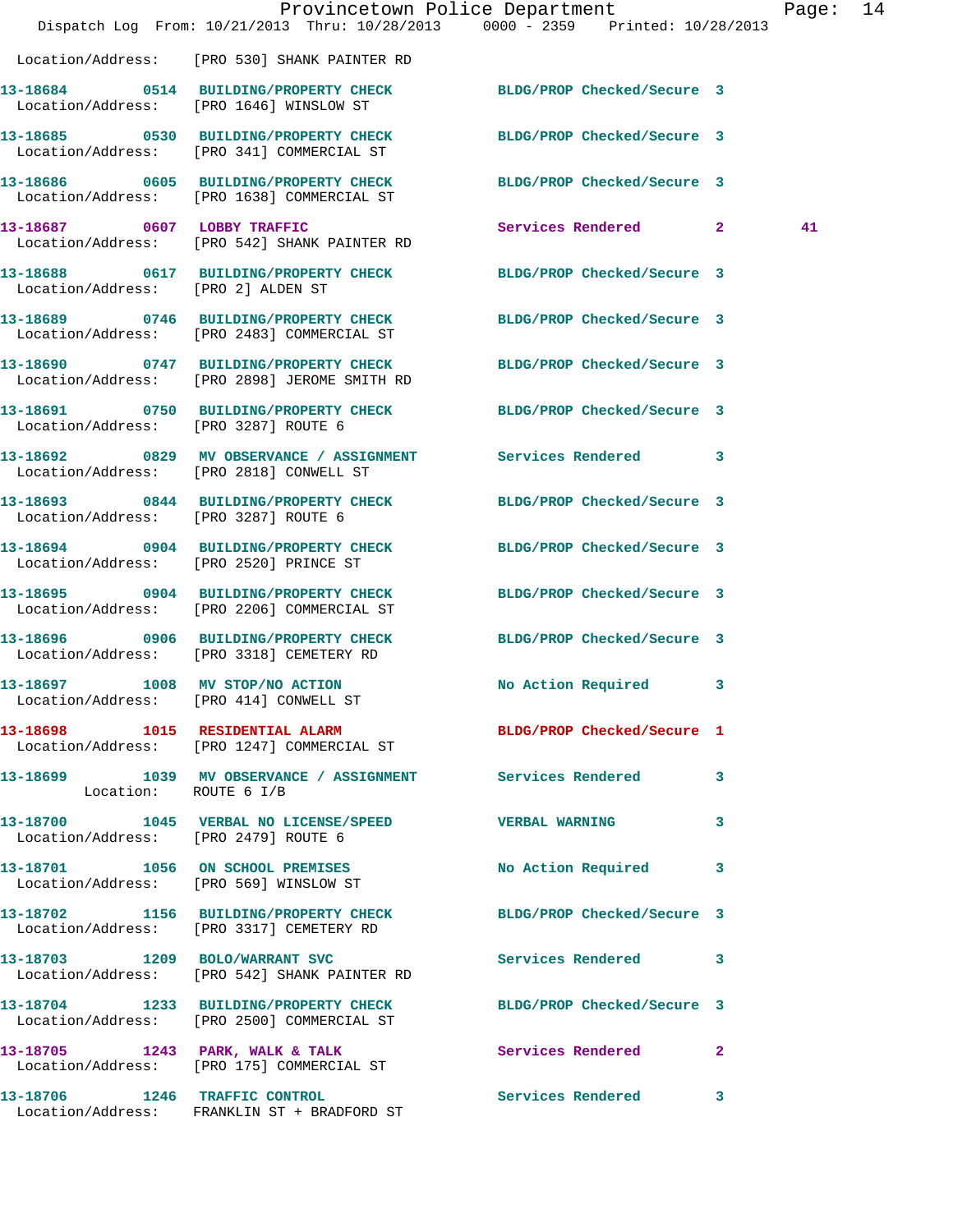Provincetown Police Department<br>13 Thru: 10/28/2013 0000 - 2359 Printed: 10/28/2013

|                                                              | Dispatch Log From: 10/21/2013 Thru: 10/28/2013 0000 - 2359 Printed: 10/28/2013                                   |                            |                |
|--------------------------------------------------------------|------------------------------------------------------------------------------------------------------------------|----------------------------|----------------|
|                                                              |                                                                                                                  | <b>No Action Required</b>  | $\mathbf{1}$   |
|                                                              | 13-18708 1257 DOG FOUND/RETURNED<br>Location/Address: [PRO 2304] COMMERCIAL ST                                   | Services Rendered          | $\mathbf{2}$   |
|                                                              | 13-18710 1326 MV OBSERVANCE / ASSIGNMENT NO Action Required<br>Location/Address: [PRO 391] COMMERCIAL ST         |                            | 3              |
| 13-18711 1402 DISORDERLY                                     | Location/Address: [PRO 105] COMMERCIAL ST                                                                        | SPOKEN TO                  | $\mathbf{2}$   |
|                                                              | 13-18713 1531 PARK, WALK & TALK<br>Location/Address: [PRO 105] COMMERCIAL ST                                     | Services Rendered          | $\overline{a}$ |
|                                                              | 13-18714 1542 FOLLOW UP<br>Location/Address: [PRO 542] SHANK PAINTER RD                                          | <b>Services Rendered</b>   | $\mathbf{2}$   |
|                                                              | 13-18715 1547 ASSIST AGENCY / MUTUAL AID Services Rendered<br>Location/Address: [PRO 2543] MACMILLAN WHARF       |                            | 3              |
|                                                              | 13-18716 1550 FOUND WALLET/RETURNED<br>Location/Address: [PRO 105] COMMERCIAL ST                                 | <b>Services Rendered</b>   | 3              |
|                                                              | 13-18717 1558 ASSIST AGENCY / MUTUAL AID Services Rendered<br>Location/Address: [PRO 1237] MILLER HILL RD        |                            | 3              |
|                                                              | 13-18719 1624 BUILDING/PROPERTY CHECK<br>Location/Address: [PRO 2898] JEROME SMITH RD                            | BLDG/PROP Checked/Secure 3 |                |
|                                                              | 13-18718 1625 BUILDING/PROPERTY CHECK BLDG/PROP Checked/Secure 3<br>Location/Address: [PRO 1778] SHANKPAINTER RD |                            |                |
|                                                              | 13-18720 1636 911 GENERAL<br>Location/Address: [PRO 1266] NELSON AVE                                             | <b>Services Rendered</b>   | 1              |
| 13-18721 1644 VANDALISM M/V                                  | Location/Address: [PRO 434] FRANKLIN ST                                                                          | <b>Services Rendered</b>   | 3              |
|                                                              | 13-18722 1709 PARK, WALK & TALK<br>Location/Address: [PRO 2266] COMMERCIAL ST                                    | <b>Services Rendered</b>   | $\overline{a}$ |
|                                                              | 13-18723 1712 PARK, WALK & TALK<br>Location/Address: [PRO 2222] COMMERCIAL ST                                    | No Action Required         | $\mathbf{2}$   |
|                                                              | 13-18724 1749 LOST BUICK KEY<br>Location/Address: [PRO 542] SHANK PAINTER RD                                     | Services Rendered          | 3              |
| Location/Address: [PRO 3259] MACMILLAN                       | 13-18725 1907 BUILDING/PROPERTY CHECK                                                                            | BLDG/PROP Checked/Secure 3 |                |
|                                                              | 13-18726 1914 ASSIST CITIZEN<br>Location/Address: [PRO 3670] SHANK PAINTER RD                                    | <b>Services Rendered</b>   | 3              |
|                                                              | 13-18727 1918 BUILDING/PROPERTY CHECK BLDG/PROP Checked/Secure 3<br>Location/Address: [PRO 106] COMMERCIAL ST    |                            |                |
| 13-18728 2001 FOUND NY DL/VISA<br>Location/Address: RYDER ST |                                                                                                                  | <b>Services Rendered</b>   | 3              |
| 13-18729 2008 ALARM - GENERAL                                | Location/Address: [PRO 2748] POINT ST                                                                            | False Alarm Weather (No    | 1              |
|                                                              | 13-18730 2027 MEDICAL EMERGENCY<br>Location/Address: [PRO 191] COMMERCIAL ST                                     | <b>PATIENT REFUSAL</b>     | 1              |
|                                                              | 13-18731 2036 MEDICAL EMERGENCY<br>Location/Address: [PRO 2026] BRADFORD ST                                      | <b>PATIENT REFUSAL</b>     | 1              |
|                                                              | 13-18732 2208 BUILDING/PROPERTY CHECK BLDG/PROP Checked/Secure 3<br>Location/Address: [PRO 3259] MACMILLAN WHARF |                            |                |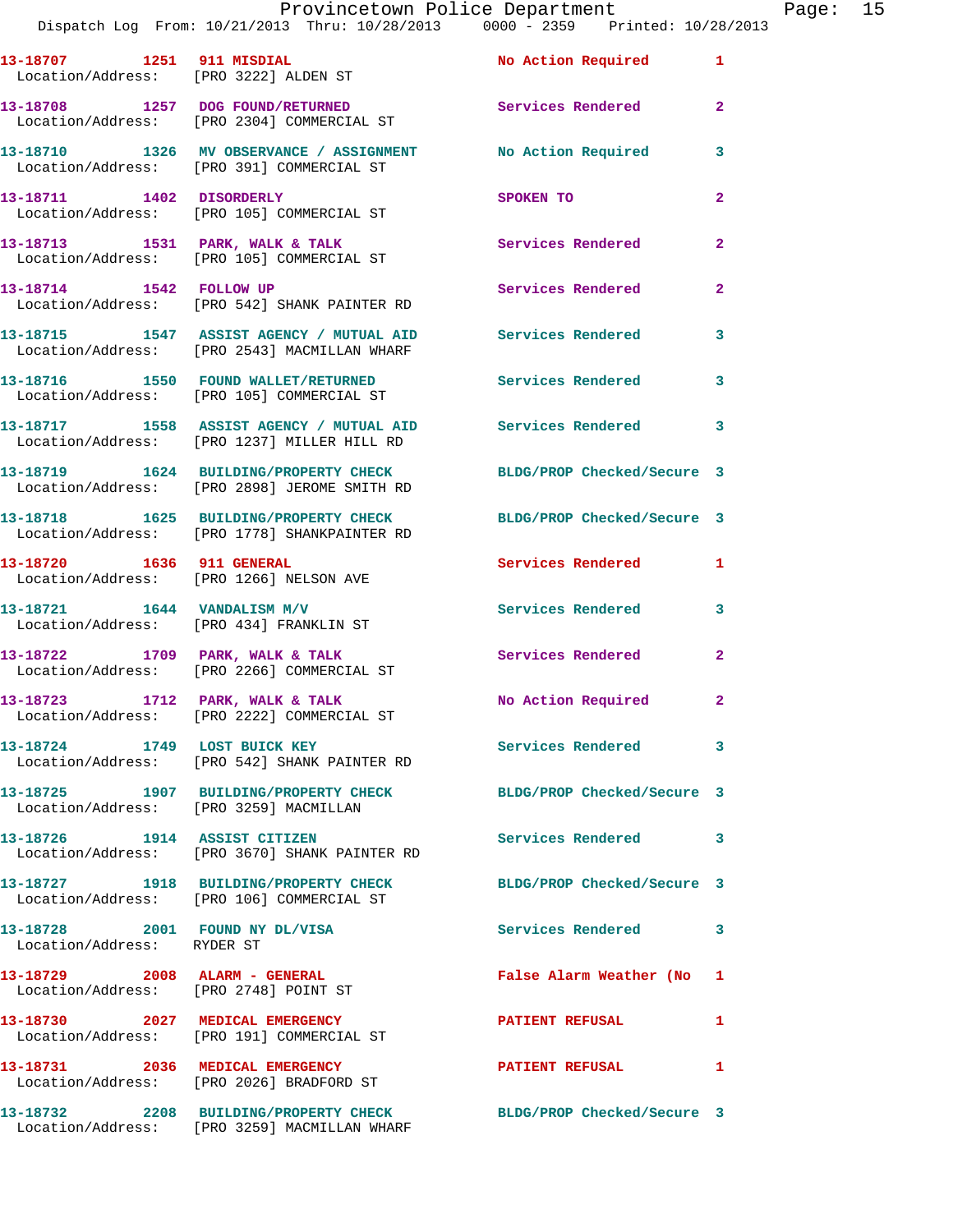|                                 | Provincetown Police Department                                                         |                            |   |
|---------------------------------|----------------------------------------------------------------------------------------|----------------------------|---|
|                                 | Dispatch Log From: 10/21/2013 Thru: 10/28/2013 0000 - 2359 Printed: 10/28/2013         |                            |   |
|                                 | 13-18733 2214 MV STOP/VERBAL 90/7<br>Location/Address: BRADFORD ST + HOWLAND ST        | <b>VERBAL WARNING</b>      | 3 |
|                                 | Location/Address: [PRO 105] COMMERCIAL ST                                              | SPOKEN TO                  | 1 |
|                                 | 13-18736  2342 BUILDING/PROPERTY CHECK<br>Location/Address: [PRO 3300] SHANKPAINTER RD | BLDG/PROP Checked/Secure 3 |   |
| 13-18737 2352 PARK, WALK & TALK | Location: DOWN TOWN AREA                                                               | Services Rendered          | 2 |
| For Date: $10/27/2013$ - Sunday |                                                                                        |                            |   |

| 13-18738<br>Location/Address: | 0007 | <b>ASSIST CITIZEN</b><br>[PRO 1207] COMMERCIAL ST         | Services Rendered   |  |
|-------------------------------|------|-----------------------------------------------------------|---------------------|--|
| 13-18739<br>Location/Address: | 0012 | COMPLAINT/LICENSING VIOLATION<br>[PRO 3443] COMMERCIAL ST | LICENSING/NO ACTION |  |
| 13-18740<br>Location/Address: | 0020 | DETECTOR BEEPING AGAIN<br>[PRO 1207] COMMERCIAL ST        | Services Rendered   |  |

**13-18741 0025 DISTURBANCE Services Rendered 1**  Location/Address: [PRO 105] COMMERCIAL ST **13-18742 0051 BURGLAR ALARM/BASEMENT MOTION BLDG/PROP Checked/Secure 1**  Location/Address: [PRO 3350] HARRY KEMP WAY 13-18744 0113 DISTURBANCE Services Rendered 1 Location/Address: FREEMAN ST + STANDISH AVE **13-18745 0123 LACERATION Services Rendered 1**  Location/Address: FREEMAN ST + STANDISH ST **13-18746 0136 PAST DISTURBANCE/DISPERSED Services Rendered 1**  Location/Address: [PRO 3193] COMMERCIAL ST **13-18748 0149 BUILDING/PROPERTY CHECK BLDG/PROP Checked/Secure 3**  Location/Address: [PRO 306] COMMERCIAL ST

**13-18749 0157 SUSPICIOUS ACTIVITY GONE ON ARRIVAL 2**  Location/Address: WASHINGTON AVE + COMMERCIAL ST

**13-18750 0210 VERBAL 89/4A VERBAL WARNING 3**  Location/Address: MONTELLO ST + BRADFORD ST

**13-18751 0223 BUILDING/PROPERTY CHECK BLDG/PROP Checked/Secure 3**  Location/Address: [PRO 3300] SHANKPAINTER RD

**13-18752 0301 BUILDING/PROPERTY CHECK BLDG/PROP Checked/Secure 3**  [PRO 341] COMMERCIAL ST

**13-18753 0329 REFUSING TO LEAVE/THREAT GONE ON ARRIVAL 2**  Location/Address: [PRO 80] CARVER ST

**13-18754 0346 BUILDING/PROPERTY CHECK BLDG/PROP Checked/Secure 3**  Location/Address: [PRO 444] HIGH POLE

**13-18755 0350 BUILDING/PROPERTY CHECK BLDG/PROP Checked/Secure 3**  Location/Address: [PRO 3300] SHANKPAINTER RD

**13-18756 0511 BUILDING/PROPERTY CHECK Services Rendered 3**  Location/Address: [PRO 2898] JEROME SMITH RD

**13-18757 0517 BUILDING/PROPERTY CHECK BLDG/PROP Checked/Secure 3**  Location/Address: [PRO 3670] SHANK PAINTER RD

**13-18758 0556 BUILDING/PROPERTY CHECK BLDG/PROP Checked/Secure 3** 

Page: 16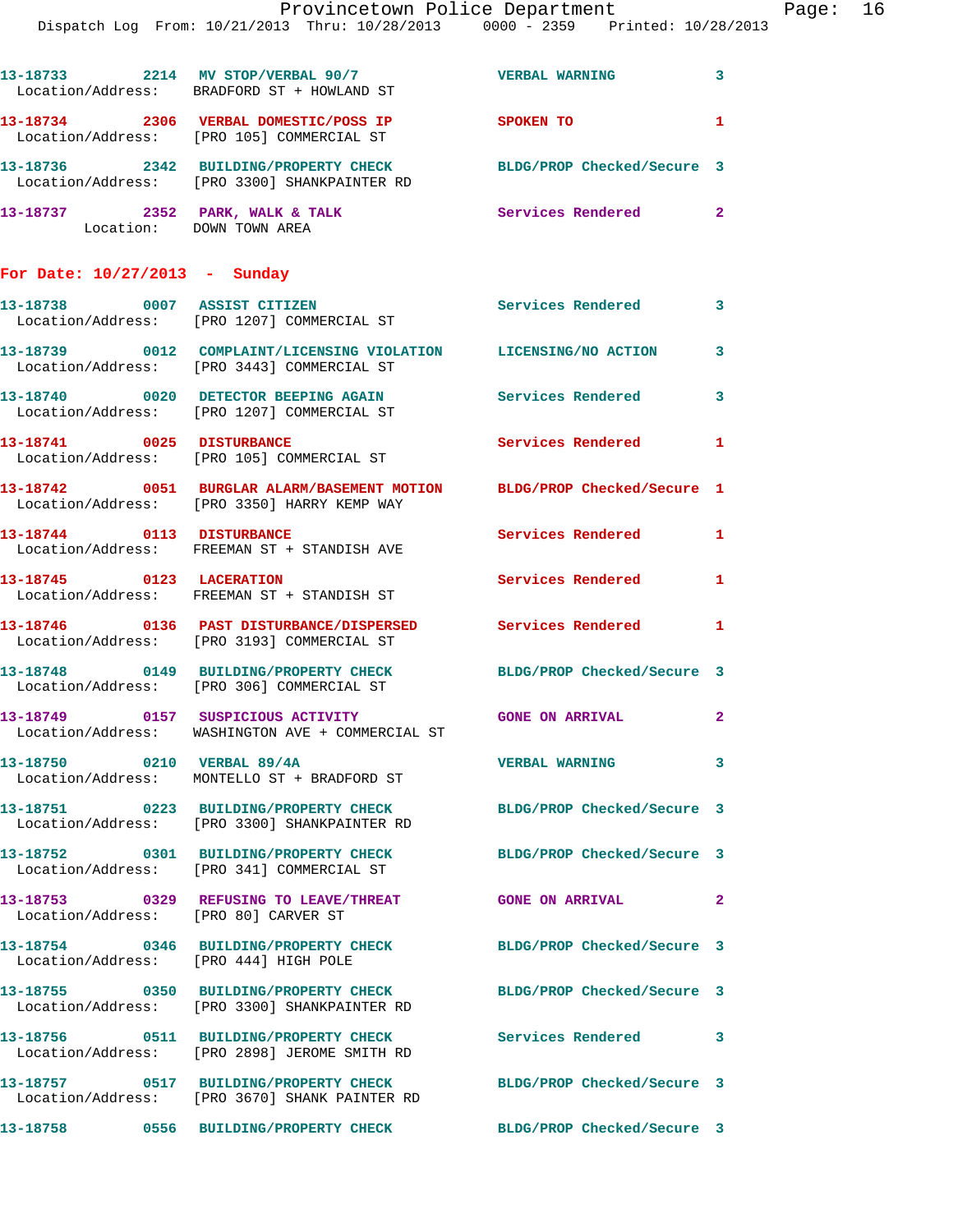|                                        | Dispatch Log From: 10/21/2013 Thru: 10/28/2013 0000 - 2359 Printed: 10/28/2013                                   | Provincetown Police Department    | Page: 17 |  |
|----------------------------------------|------------------------------------------------------------------------------------------------------------------|-----------------------------------|----------|--|
|                                        | Location/Address: [PRO 2543] MACMILLAN WHARF                                                                     |                                   |          |  |
|                                        | 13-18759 0613 LOBBY TRAFFIC<br>Location/Address: [PRO 542] SHANK PAINTER RD                                      | Services Rendered 2               | 14       |  |
|                                        | 13-18760 0908 LOST CELL PHONE<br>Location/Address: [PRO 2386] NELSON AVE                                         | Services Rendered 3               |          |  |
|                                        | 13-18761 0913 BUILDING/PROPERTY CHECK BLDG/PROP Checked/Secure 3<br>Location/Address: [PRO 2898] JEROME SMITH RD |                                   |          |  |
| Location/Address: [PRO 60] BRADFORD ST | 13-18762 0944 FOUND MA DRIVERS LICENSE Services Rendered 3                                                       |                                   |          |  |
|                                        | 13-18763 1013 REASSURANCE CHECK 1 Services Rendered 3<br>Location/Address: [PRO 3632] COMMERCIAL ST              |                                   |          |  |
| Location/Address: [PRO 2] ALDEN ST     | 13-18764 1024 SUSPICIOUS ACTIVITY                                                                                | Services Rendered 2               |          |  |
|                                        | 13-18765 1051 LOST BLUE WALLET<br>Location/Address: [PRO 221] COMMERCIAL ST                                      | Services Rendered<br>$\mathbf{3}$ |          |  |
| Location/Address: [PRO 3287] ROUTE 6   | 13-18766 1153 BUILDING/PROPERTY CHECK BLDG/PROP Checked/Secure 3                                                 |                                   |          |  |
|                                        | 13-18767 1159 PARK, WALK & TALK<br>Location/Address: [PRO 223] COMMERCIAL ST                                     | Services Rendered 2               |          |  |
|                                        | 13-18769 1433 ON SCHOOL PREMISES<br>Location/Address: [PRO 569] WINSLOW ST                                       | No Action Required 3              |          |  |
|                                        | 13-18770 1442 BUILDING/PROPERTY CHECK BLDG/PROP Checked/Secure 3<br>Location/Address: [PRO 3163] WINTHROP ST     |                                   |          |  |
|                                        | 13-18771 1547 BUILDING/PROPERTY CHECK BLDG/PROP Checked/Secure 3<br>Location/Address: [PRO 2898] JEROME SMITH RD |                                   |          |  |
|                                        | 13-18773 1554 BUILDING/PROPERTY CHECK Services Rendered 3<br>Location/Address: [PRO 440] HARRY KEMP WAY          |                                   |          |  |
|                                        | 13-18774 1633 MV OBSERVANCE / ASSIGNMENT Services Rendered 3<br>Location/Address: HARRY KEMP WAY + HOWLAND ST    |                                   |          |  |
|                                        | 13-18775 1638 MV STOP/VERBAL 90/17 STORE VERBAL WARNING<br>Location/Address: HOWLAND ST + HARRY KEMP WAY         | 3                                 |          |  |
|                                        | 13-18776 1640 MV OBSERVANCE / ASSIGNMENT Services Rendered 3<br>Location/Address: [PRO 391] COMMERCIAL ST        |                                   |          |  |
|                                        | 13-18777 1645 BUILDING/PROPERTY CHECK Services Rendered<br>Location/Address: [PRO 3318] CEMETERY RD              |                                   | 3        |  |
| Location/Address: WILLOW DR + OAK DR   | 13-18778 1652 MV STOP/WRITTEN WARNING 90/17 Citation/Warning Issued 3                                            |                                   |          |  |
| Location/Address: [PRO 16] BRADFORD ST | 13-18779 1704 MV OBSERVANCE / ASSIGNMENT Services Rendered 3                                                     |                                   |          |  |
|                                        | 13-18780 1723 BUILDING/PROPERTY CHECK BLDG/PROP Checked/Secure 3<br>Location/Address: [PRO 1646] WINSLOW ST      |                                   |          |  |
|                                        | 13-18781 1723 BUILDING/PROPERTY CHECK<br>Location/Address: [PRO 2483] COMMERCIAL ST                              | BLDG/PROP Checked/Secure 3        |          |  |
|                                        | 13-18782 1727 ASSIST CITIZEN<br>Location/Address: [PRO 413] CONWELL ST                                           | SPOKEN TO 3                       |          |  |
| 13-18783 1731 MV DISABLED              | Location/Address: [PRO 3222] ALDEN ST                                                                            | Services Rendered 2               |          |  |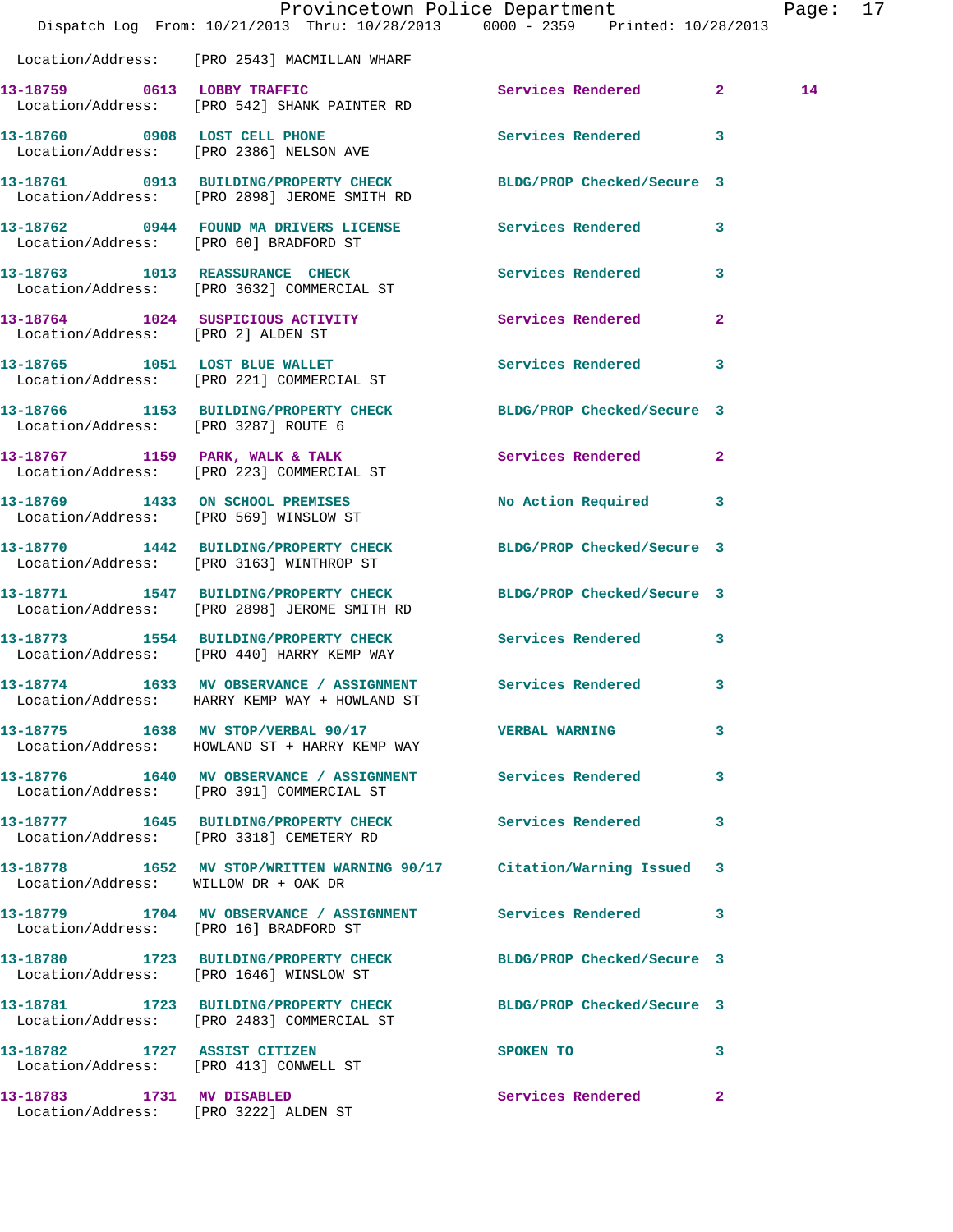|                                                            |                                                                                                                 | Provincetown Police Department |              | Page: 18 |  |
|------------------------------------------------------------|-----------------------------------------------------------------------------------------------------------------|--------------------------------|--------------|----------|--|
|                                                            | Dispatch Log From: 10/21/2013 Thru: 10/28/2013 0000 - 2359 Printed: 10/28/2013                                  |                                |              |          |  |
|                                                            | 13-18784 1800 MV STOP/VERBAL 90/7<br>Location/Address: [PRO 3004] BRADFORD ST                                   | VERBAL WARNING 3               |              |          |  |
|                                                            | 13-18785 1842 MV STOP/VERBAL 90/7 VERBAL WARNING<br>Location/Address: HIGH POLE HL + BRADFORD ST                |                                | $\mathbf{3}$ |          |  |
|                                                            | 13-18786 1848 MV STOP/VERBAL 89/4A VERBAL WARNING 3<br>Location/Address: CARVER ST + BRADFORD ST                |                                |              |          |  |
|                                                            | 13-18787 1849 BUILDING/PROPERTY CHECK Services Rendered<br>Location/Address: [PRO 2494] BRADFORD ST             |                                | 3            |          |  |
| Location/Address: HOWLAND ST                               | 13-18788 1900 MV OBSERVANCE / ASSIGNMENT Services Rendered 3                                                    |                                |              |          |  |
|                                                            | 13-18789 1902 MV STOP/VERBAL 89/9, 90/7 VERBAL WARNING<br>Location/Address: [PRO 1886] BRADFORD ST              |                                | 3            |          |  |
| 13-18790 1947 DISTURBANCE<br>Location/Address: CEMETERY RD |                                                                                                                 | SPOKEN TO                      | 1            |          |  |
|                                                            | 13-18791 1956 BUILDING/PROPERTY CHECK BLDG/PROP Checked/Secure 3<br>Location/Address: [PRO 530] SHANKPAINTER RD |                                |              |          |  |
| Location/Address: [PRO 2513] ROUTE 6                       | 13-18792 2002 MV OBSERVANCE / ASSIGNMENT Services Rendered 3                                                    |                                |              |          |  |
| Location/Address: ROUTE 6 + SNAIL RD                       | 13-18793 2019 MV STOP/VERBAL 90/17 VERBAL WARNING 3                                                             |                                |              |          |  |
|                                                            | 13-18794 2046 MV STOP/VERBAL 89/9 2046 VERBAL WARNING<br>Location/Address: PRISCILLA ALDEN RD + BRADFORD ST     |                                | 3            |          |  |
|                                                            | 13-18795 2052 BUILDING/PROPERTY CHECK BLDG/PROP Checked/Secure 3<br>Location/Address: [PRO 1638] COMMERCIAL ST  |                                |              |          |  |
|                                                            | 13-18796 2054 BUILDING/PROPERTY CHECK BLDG/PROP Checked/Secure 3<br>Location/Address: [PRO 519] RACE POINT RD   |                                |              |          |  |
| Location/Address: [PRO 16] BRADFORD ST                     | 13-18797 2059 BUILDING/PROPERTY CHECK BLDG/PROP Checked/Secure 3                                                |                                |              |          |  |
| 13-18798 2153 NOISE COMPLAINT                              | Location/Address: [PRO 3443] COMMERCIAL ST                                                                      | LICENSING/NO ACTION            | 3            |          |  |
|                                                            | 13-18799 2230 BUILDING/PROPERTY CHECK<br>Location/Address: [PRO 99] COMMERCIAL ST                               | BLDG/PROP Checked/Secure 3     |              |          |  |
|                                                            | 13-18800 2354 MEDICAL EMERGENCY<br>Location/Address: [PRO 442] HARRY KEMP WAY                                   | <b>PATIENT REFUSAL</b>         | 1            |          |  |
| For Date: $10/28/2013$ - Monday                            |                                                                                                                 |                                |              |          |  |
| 13-18801 0019 LOBBY TRAFFIC                                | Location/Address: [PRO 542] SHANK PAINTER RD                                                                    | Services Rendered              | 2            |          |  |
| Location/Address: [PRO 2543] MACMILLAN                     | 13-18802 0027 BUILDING/PROPERTY CHECK                                                                           | BLDG/PROP Checked/Secure 3     |              |          |  |

**13-18803 0259 BUILDING/PROPERTY CHECK BLDG/PROP Checked/Secure 3** 

**13-18804 0303 BUILDING/PROPERTY CHECK BLDG/PROP Checked/Secure 3** 

**13-18805 0313 BUILDING/PROPERTY CHECK BLDG/PROP Checked/Secure 3** 

**13-18808 0800 FOUND GOLD RING Services Rendered 3** 

Location/Address: [PRO 440] HARRY KEMP WAY

Location/Address: [PRO 2483] COMMERCIAL ST

Location/Address: [PRO 2577] BRADFORD ST

Location/Address: [PRO 3287] ROUTE 6